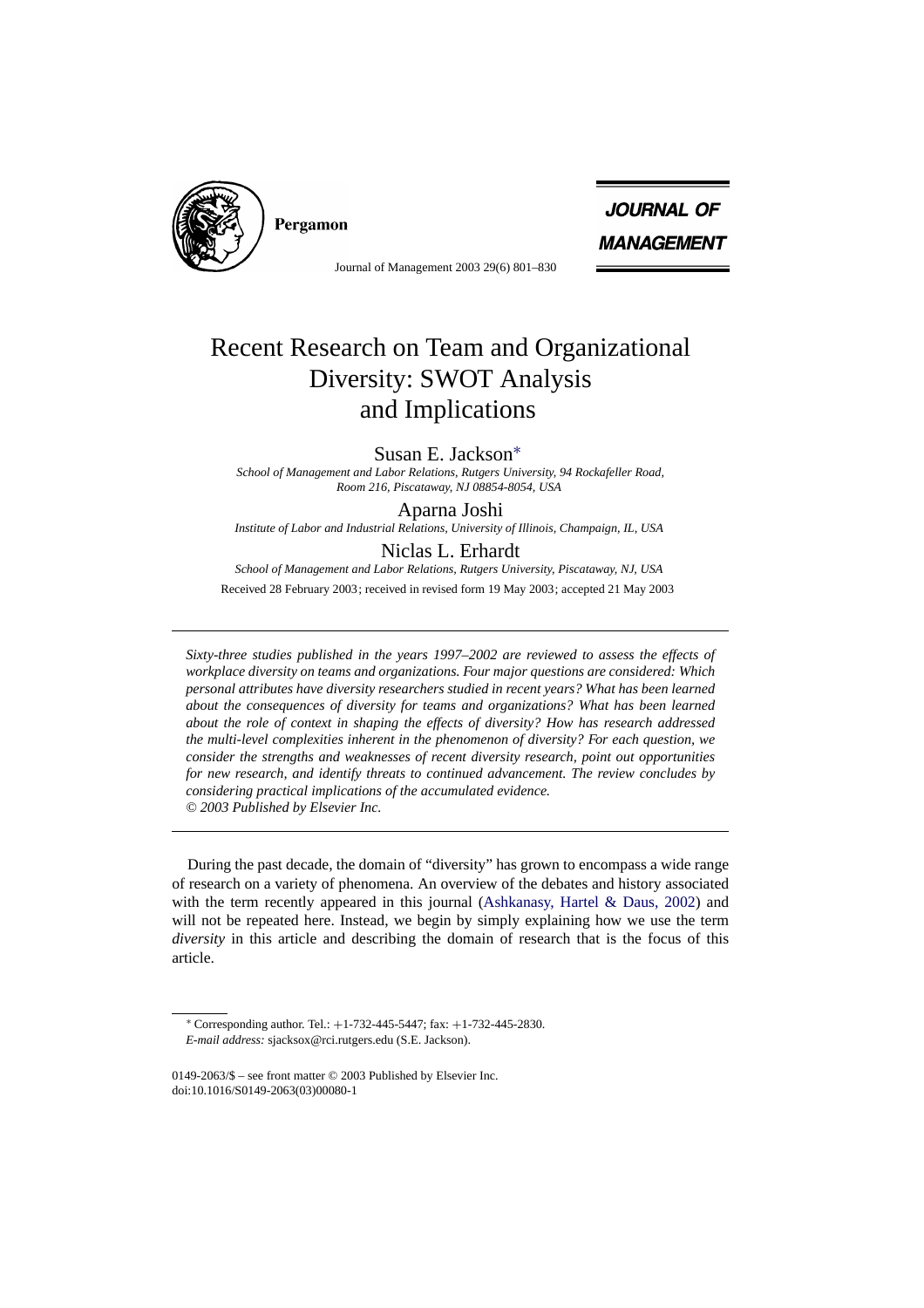# **Domain of the Present Study**

# *Meaning of Diversity*

We use the term *diversity* to refer to the distribution of personal attributes among interdependent members of a work unit. The body of research included reflects a perspective that is sometimes referred to as the compositional approach (see [Tsui & Gutek, 1999\)](#page-28-0) or the configurational approach (cf. [Moynihan & Peterson, 2001\).](#page-27-0) Studies of differences between members of socially-defined groups—such as men and women; Americans, Arabs, and Armenians—are included only if compositional effects also are included in the study (see [Kling, Hyde, Showers & Buswell, 1999;](#page-26-0) [Konrad, Ritchie, Lieb & Corrigall, 2000;](#page-26-0) [Roberson](#page-27-0) [& Block, 2001,](#page-27-0) for recent reviews of research on group differences). Likewise, studies of relational demography (for a review, see [Riordan, 2000\)](#page-27-0) are included only if compositional effects also were examined.

The units of interest are organizational groups of at least three people in bona fide work settings. We excluded laboratory studies of students performing artificial tasks and focused instead on studies conducted in more naturalistic settings. The groups studied included production teams, top management teams, corporate boards, temporary task forces, functional departments, divisions, total organizations, and student teams working on required class projects.

# *Attributes*

The attributes of interest were those that can be readily detected upon first meeting a person (e.g., age, sex, racio-ethnicity), underlying attributes that become evident only after getting to know a person well (e.g., personality, knowledge, values), and attributes that fall between these two extremes of transparency (e.g., education, tenure). Some of the attributes we consider had direct relevance to the work (e.g., job tenure) while other attributes were only indirectly relevant to the work (e.g., sex). Rather than identify specific attributes in advance, we included all the attributes that researchers had examined in the studies located for this review. In other words, we adopted the "diluted" meaning of diversity that has gained widespread acceptance by researchers as well as diversity practitioners (see [Linnehan &](#page-26-0) [Konrad, 1999\).](#page-26-0)

#### *Search for Relevant Studies*

To obtain studies for inclusion, we conducted an electronic search for the years 1997–2002 using numerous relevant key terms. In addition, we manually searched 19 target journals. These two methods of search yielded 63 empirical studies. Given the time frame for this review, it serves as an update of the research covered in several earlier narrative reviews (including [Elsass & Graves, 1997; Finkelstein & Hambrick, 1996;](#page-24-0) [Jackson, May & Whitney,](#page-26-0) [1995;](#page-26-0) [Milliken & Martins, 1996;](#page-27-0) [Reskin, McBrier & Kmec, 1999;](#page-27-0) [Shaw & Barrett-Power,](#page-28-0) [1998; Tsui & Gutek, 1999; Williams & O'Reilly, 1998](#page-28-0)). The narrative method used in this review complements the recent meta-analysis conducted by [Webber and Donahue](#page-28-0) [\(2001\).](#page-28-0)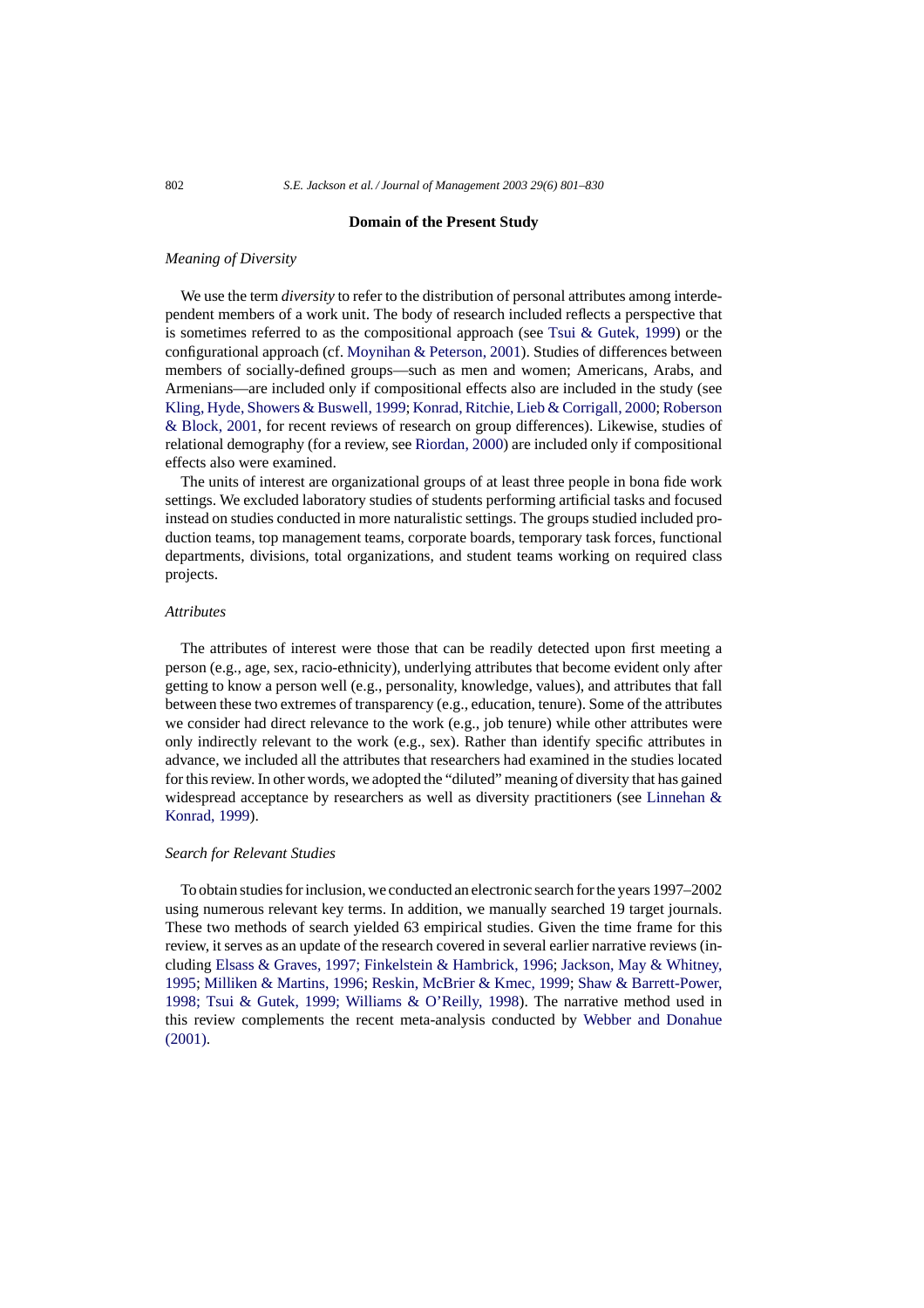<span id="page-2-0"></span>

Figure 1. A multi-level framework for understanding the dynamics of diversity.

# *Organizing Framework for SWOT Analysis*

The model represented by Figure 1 shows the framework that guided our review and evaluation of the literature. Specifically, we address the following questions:

- 1. Which personal attributes have diversity researchers studied in recent years?
- 2. What has been learned about the consequences of diversity for teams and organizations?
- 3. What has been learned about the role of context in shaping the effects of diversity?
- 4. How has research addressed the multi-level complexities inherent in the phenomenon of diversity?

For each question, our discussion follows the structure of a SWOT analysis (a term we use loosely here). First we consider the strengths and weaknesses of recent diversity research. Then we point out opportunities for new research that could further advance our understanding of the dynamics of diversity, and consider potential threats to continued advancement. To conclude, we consider the practical implications of the accumulated evidence.

# **Attributes Studied**

Several taxonomies of the *content* of diversity have been offered to describe the array of personal attributes of interest to researchers (e.g., [Jehn, Northcraft & Neale, 1999;](#page-26-0) [Milliken](#page-27-0)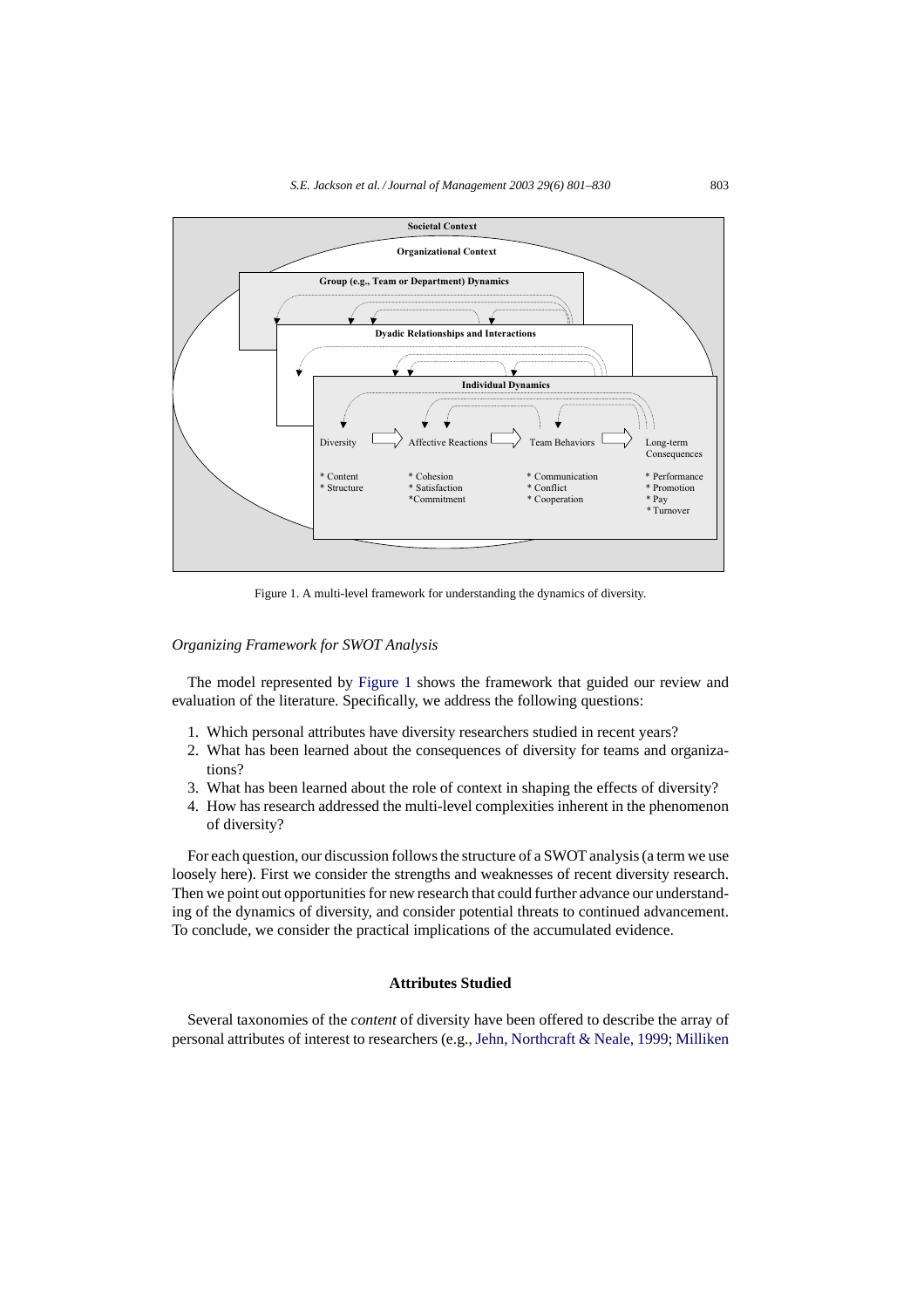[& Martins, 1996\).](#page-27-0) Following [Jackson et al.'s \(1995\)](#page-26-0) taxonomy, we differentiated between task-related and relations-oriented attributes as well as readily detectable and underlying attributes. Relations-oriented diversity includes demographics such as age, sex and racioethnicity, which may shape interpersonal relationships but usually do not have direct bearing on performance. Task-oriented diversity reflects attributes which are likely to be related to knowledge, skills and abilities needed in the workplace (i.e., function, tenure, education).

Typically, detectable attributes such as age, sex and racio-ethnicity have been considered representations of an individual's values, beliefs and attitudes [\(Fiske, 1993\).](#page-24-0) From a legal perspective these attributes also represent protected categories and are therefore of interest to organizations aiming to comply with Title VII law. Recently there has been a growing interest in other detectable traits because they are thought to be associated with work-related knowledge, attitudes and behaviors.

In addition, there has been a rebirth (cf. [Haythorn, 1968; Hoffman, 1959\)](#page-25-0) of interest in the effects of underlying attributes such as personality and attitudes. Several studies incorporated Big Five dimensions of personality, attitudinal diversity or other measures of "deep" or underlying diversity (e.g., [Barrick, Stewart, Neubert & Mount, 1998;](#page-23-0) [Harrison,](#page-25-0) [Price, Gavin & Florey, 2002\).](#page-25-0)

#### *Summary of Findings*

Most studies addressed the effects of readily-detected, relations-oriented traits, such as sex, racio-ethnicity and age. Together, readily-detected attributes accounted for 89% of the diversity effects reported. The relations-oriented attributes that researchers most often included were sex (included in 34% of studies), racio-ethnic diversity (included in 24% of studies), and age (included in 31% of studies) diversity. Of the effects reported, 24% were for task-relevant attributes. Specifically, researchers reported the effects of functional background (24% of studies), education level (19% of studies), and job tenure (13% of studies) diversity. [Table 1](#page-4-0) provides details of the reported effects of diversity on the three categories of outcomes most often examined in recent research.

Diversity with respect to a single attribute (e.g., sex or racio-ethnicity) may influence attitudes and behavior, but studies that assess only one aspect of diversity fail to capture the full spectrum of diversity found in organizations ([Cox, 1993\).](#page-24-0) Nevertheless, approximately 43% of the studies we reviewed focused on one diversity attribute only. Researchers' choices of focal attributes varied greatly.

On average, researchers reported diversity effects for two attributes, with some combinations being more common than others. Of the studies that included sex diversity, nearly 50% also included racio-ethnic diversity. Studies that assessed age diversity also included sex diversity (50%), education level diversity (50%) functional diversity (51%), job tenure diversity (26%) and organization tenure diversity (21%). Task-related attributes, such as functional background and education level were most often examined in combination with age. We found few studies of personality diversity (5%) or diversity in terms of attitudes and beliefs (these studies are grouped under "other" forms of diversity in [Table 1\).](#page-4-0) When underlying attributes were studied, researchers were likely to also include measures of readilydetected diversity (e.g., see [Barsade, Ward, Turner & Sonnenfeld, 2000;](#page-23-0) [Eby & Dobbins,](#page-24-0) [1997;](#page-24-0) [Harrison, Price & Bell, 1998;](#page-25-0) [Simons, Pelled & Smith, 1999;](#page-28-0) [Thomas, 1999\).](#page-28-0)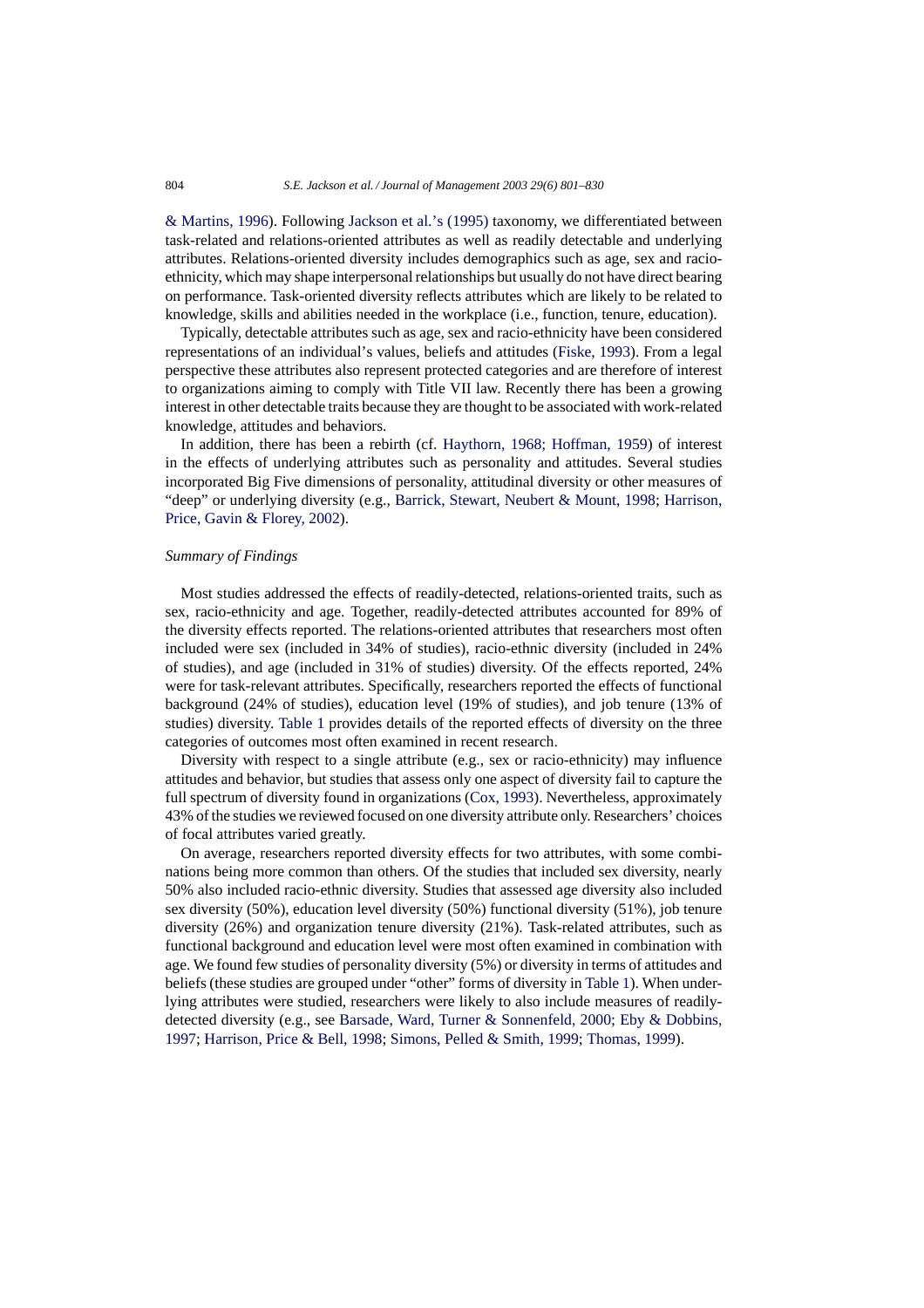| Type of diversity        | Performance<br>outcomes | Process<br>outcomes | Affective<br>outcomes | Total |
|--------------------------|-------------------------|---------------------|-----------------------|-------|
| Age                      | 25                      |                     | っ                     | 28    |
| Cognitions/mental models | 8                       |                     |                       | 8     |
| Cultural values          |                         |                     |                       |       |
| Education (content)      | 2                       |                     |                       |       |
| Education (level)        | 17                      |                     |                       | 18    |
| Functional background    | 18                      |                     |                       | 17    |
| Nationality              |                         |                     |                       |       |
| Personality              |                         |                     |                       |       |
| Racio-ethnicity          | 11                      |                     |                       | 21    |
| <b>Sex</b>               | 23                      |                     |                       | 35    |
| Tenure (in job/team)     | 8                       |                     |                       | 9     |
| Tenure (in organization) | 13                      |                     |                       | 14    |
| Other <sup>b</sup>       | 13                      | 6                   |                       | 22    |

<span id="page-4-0"></span>

| Table 1                                                                         |  |  |  |
|---------------------------------------------------------------------------------|--|--|--|
| Frequency of attributes and outcomes studied in diversity research <sup>a</sup> |  |  |  |

<sup>a</sup> Values indicate the number of effects reported, not the number of published studies. Values do not total 100% because a study may include more than one attribute and/or outcome.

 $\rm^b$  Includes aspects of diversity such as value diversity or attitudinal diversity (e.g., diversity in collectivistic orientation).

#### *Strengths*

Studies of readily-detected, relations-oriented diversity (sex, racio-ethnicity, and age) predominate empirical work on workplace diversity. The rich theoretical background offered by social identity theory and social categorization theory frames much of this research [\(Brewer, 1995; Jackson et al., 1995; Williams & O'Reilly, 1998\). S](#page-24-0)ocial identity theory has been used to predict and understand how diversity influences individual attitudes and behavior as well as team dynamics. To explain the effects of diversity on individual outcomes, the basic argument is that one's similarity on visible and relatively immutable traits influences feelings of identification ([Tsui, Egan & O'Reilly, 1992\). W](#page-28-0)ithin groups, identification based on demographic similarity is associated with in-group biases and team conflict. By extending the logic of theories that explain individual attitudes and behavior, diversity researchers have found a strong theoretical rationale for making predictions about how diversity is likely to influence social processes within teams and organizations (e.g., [Jehn et al., 1999;](#page-26-0) [Pelled, Eisenhardt & Xin, 1999\).](#page-27-0) Although social categorization and social identity theory were developed originally to explain the effects of readily-detected diversity, some scholars have used these theories to explain the effects of personality and value-based diversity (e.g., [Thomas, 1999\).](#page-28-0)

# *Weaknesses*

With the exceptions of social categorization and social identity theory, most of the arguments offered to explain the effects of readily-detected attribute diversity assume that readily-detected attributes are associated with underlying attributes, which in turn, drive behavior. For example, explanations for the effects of cultural diversity have pointed to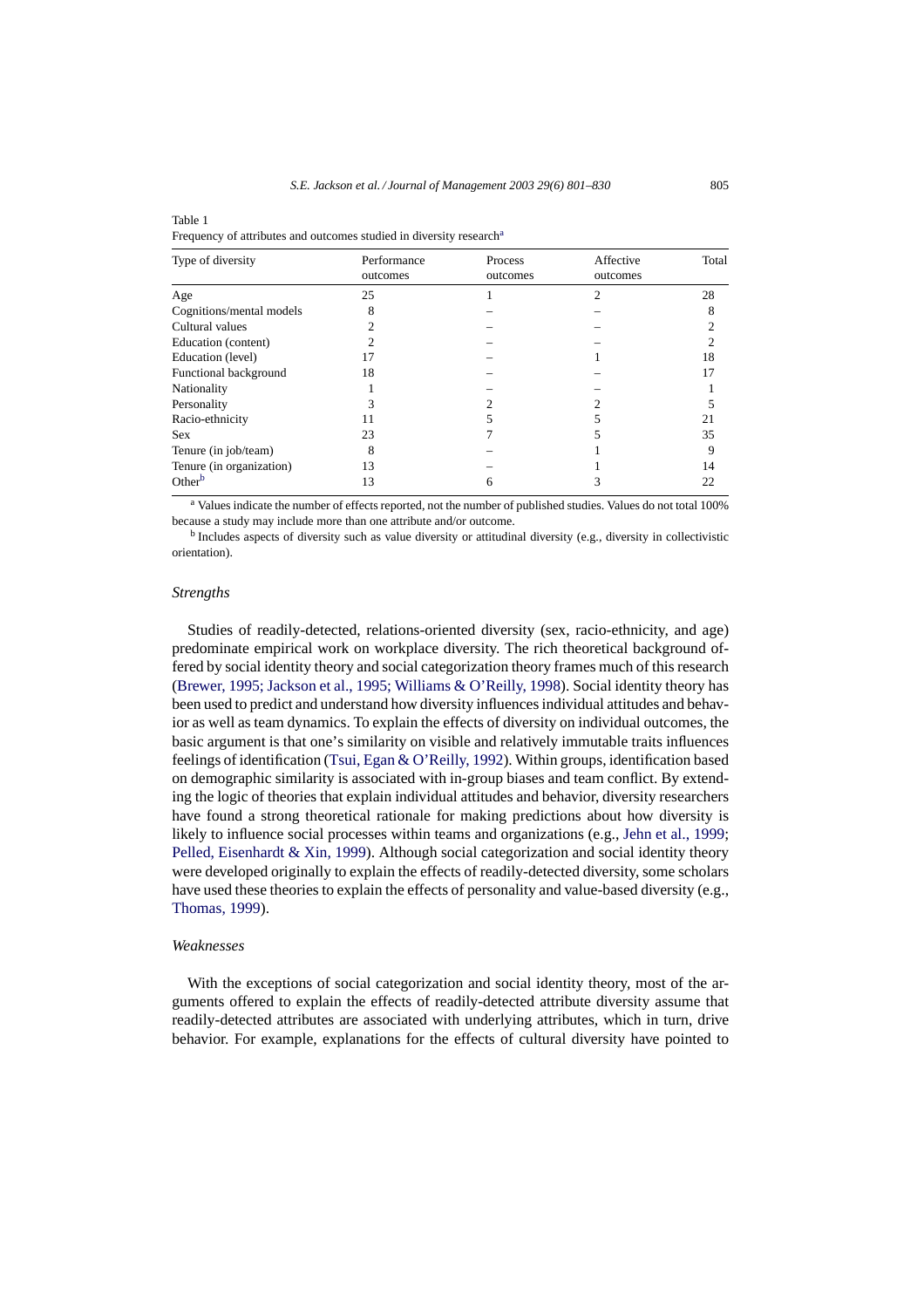the behavioral correlates of cultural values and their likely implications for individual behaviors that may influence team performance ([Kirkman & Shapiro, 2001; Thomas, 1999\).](#page-26-0) For researchers who study top management teams, a common line of argument is that readily-detected diversity reflects cognitive diversity, which in turn influences team decisions and thus firm performance. Despite compelling pleas for researchers to measure the underlying diversity that is so central to this line of reasoning [\(Lawrence, 1997\),](#page-26-0) such research remains scarce.

When researchers invoke underlying diversity as an explanation for the effects of readilydetected diversity, encouraging them to include measures of underlying diversity may be appropriate. Nevertheless, it is important to recognize that the established theoretical value of social identity theory justifies research that examines the effects of readily detectable diversity without invoking underlying diversity as the explanation for any observed results. The logic of social identity theory does not presume an empirical relationship between readily-detected and underlying attributes. To the contrary, it asserts that intergroup relations cannot be reduced to individual psychology [\(Turner & Haslam, 2001\)](#page-28-0). The same is true of other sociological explanations of intergroup relations (e.g., status characteristics, numerical distinctiveness, institutional racism). Lack of familiarity with the variety of legitimate theoretical approaches that may shed light on diversity dynamics also represents a weakness in a community of scholars that should value intellectual diversity.

Another weakness concerns the measurement and conceptualization of an individual's identity or status characteristics, and thus the measurement and conceptualization of team and organizational diversity. Most researchers attempt to identify the unique and independent effects of various dimensions of diversity (e.g., sex, racio-ethnicity, age); this is true even when they include multiple dimensions of diversity in a study. Very few studies (less than 5%) addressed the question of whether the effect of a particular dimension of diversity depends on the presence or absence of other dimensions of diversity. A few studies that examined multi-dimension diversity illustrate the potential value of this approach. For example, [Jehn and her colleagues \(1999\)](#page-26-0) found that informational (education and function) diversity was negatively related to group efficiency when social category diversity (sex and age) was high, but not when it was low. Similarly, [Pelled](#page-27-0) [et al. \(1999\)](#page-27-0) found that the consequences of diversity for team conflict were best understood by taking into account interactive effects for specific dimensions of diversity.

Recent theoretical contributions to the field call for a multi-dimensional approach to defining diversity (e.g., [Jackson & Joshi, 2001; Lau & Murnighan, 1998; Ofori-Dankwa](#page-25-0) [& Julian, 2002\)](#page-25-0). It seems likely that social processes and their outcomes are influenced by the complex confluence of diversity dimensions, not isolated dimensions of diversity. An R&D team member may identify herself as well as her team members using multiple attributes (e.g., "White female engineer" or "Asian male scientist"). The team's outcomes may be determined by the configuration of team members' demographic and/or identity profiles (cf. [Frable, 1997\).](#page-24-0) Conceptually, it makes sense that the diversity of *attribute profiles* found within teams is likely to influence individual and team outcomes. Unfortunately, diversity researchers (ourselves included!) have not yet succeeded in tackling the challenge of empirically assessing multi-dimensional diversity.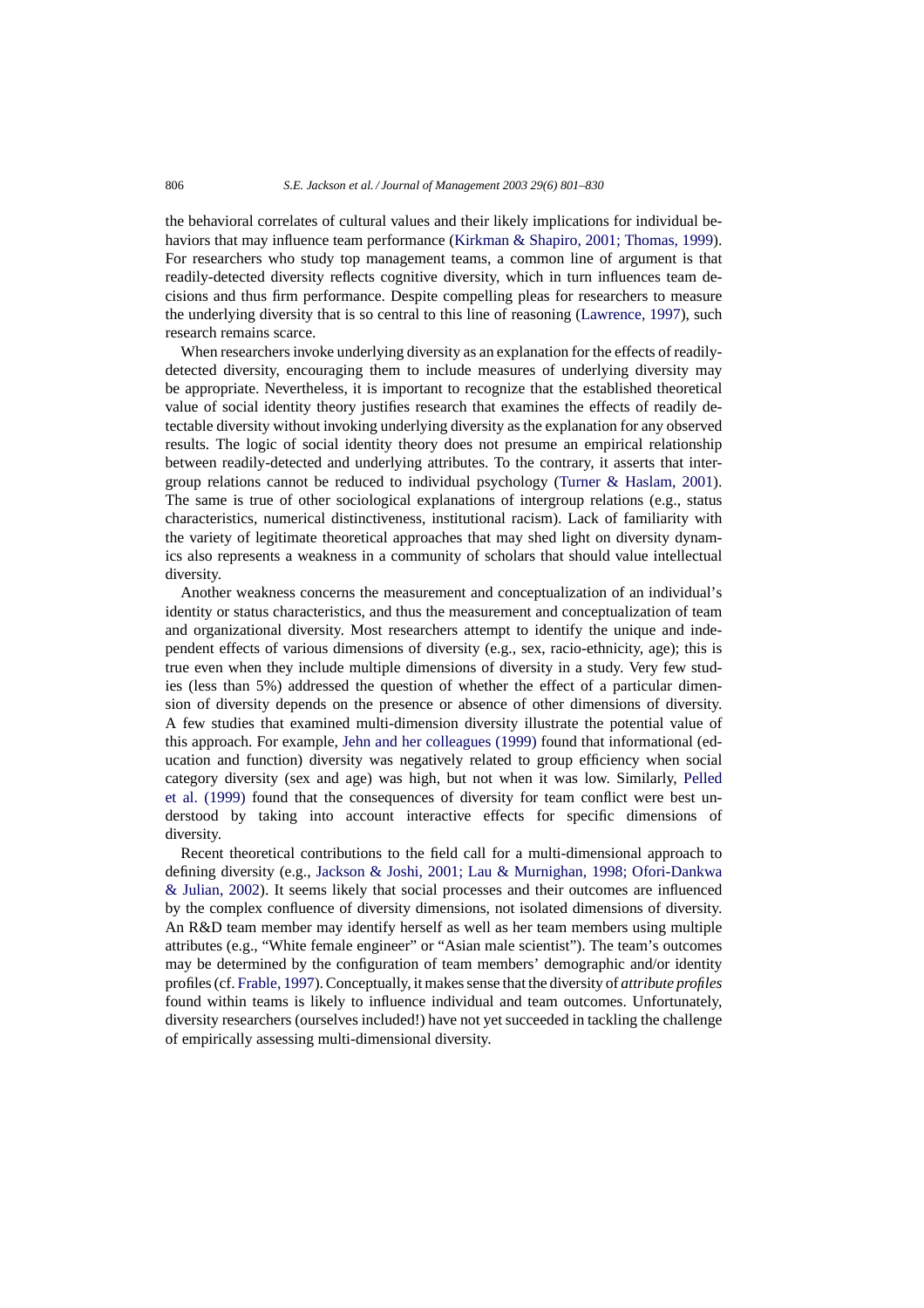# *Opportunities*

The preceding discussion suggests several opportunities for new research. One apparent opportunity is to incorporate aspects of diversity that were underrepresented. For example, if worldwide conflicts make religion more salient within the U.S., this may have important consequences for workplace dynamics. Furthermore, examining religious diversity may increase the global relevance of diversity research conducted in the United States. It is interesting to note, for example, that the national census in Ireland identifies the number of people with each of several religious affiliations but it makes no attempt to assess racio-ethnicity. Conversely, the U.S. census uses numerous categories to describe ethnicity but it does not assess religion.

Including measures of underlying diversity as well as readily-detected diversity is another opportunity for gaining new insights. The potential value of this approach was demonstrated in a study that assessed both gender and attitudinal diversity ([Harrison et al., 2002\)](#page-25-0). The results suggested that readily-detected diversity influenced team functioning when teams had little experience together, but over time underlying diversity was more influential. Although the number of studies considering underlying diversity is still small, such research seems promising. In addition to studies of attitudinal diversity, we hope to see new research on diversity in cognitive/decision-making styles (see [Simons et al., 1999\),](#page-28-0) cultural values [\(Kirkman & Shapiro, 2001; Thomas, 1999](#page-26-0)), personality ([Barrick et al., 1998;](#page-23-0) [Neuman,](#page-27-0) [Wagner & Christiansen, 1999\)](#page-27-0), and mental models ([Levesque, Wilson & Wholey, 2001;](#page-26-0) [Rentsch & Klimoski, 2001\).](#page-27-0)

New theoretical developments might also improve our understanding of diversity dynamics. Most research adopts a psychological approach, applying social psychological theories such as social identity theory and social categorization theory to understand the effects of workplace diversity [\(Brewer, 1995;](#page-24-0) [Northcraft, Polzer, Neale & Kramer, 1995\).](#page-27-0) Including sociological theories of conflict and competition (e.g., [Tolbert, Andrews & Simon, 1995\)](#page-28-0) and economic theories of labor markets (e.g., [Blau, 1977\)](#page-23-0) would undoubtedly enrich our understanding of diversity dynamics.

Multi-disciplinary work may also stimulate new approaches to measuring diversity. Sociometric techniques such as social network analysis may offer solutions to the problem of measuring diversity's multi-dimensional nature (e.g., see [Joshi, 2002\).](#page-26-0) Greater use of qualitative ethnographic narratives offers another avenue for new research (e.g., see [Bell & Nkomo, 2001;](#page-23-0) [Li, Xin & Pillutla, 2002](#page-26-0); [Thomas & Ely, 2001\)](#page-28-0). Content analyses of qualitative narratives may prove useful for understanding which attributes are most closely associated in everyday cognitive stereotypes and self-concepts, and thereby provide a grounded basis for investigating the effects of multi-dimensional diversity.

Overall, for these and other reasons, expanding diversity research to incorporate a greater diversity of disciplinary insights is an exciting and fruitful opportunity.

#### *Threats*

Despite researcher's intensive efforts to measure diversity and predict its outcomes, the literature offers few conclusive findings about the effects of diversity in the workplace.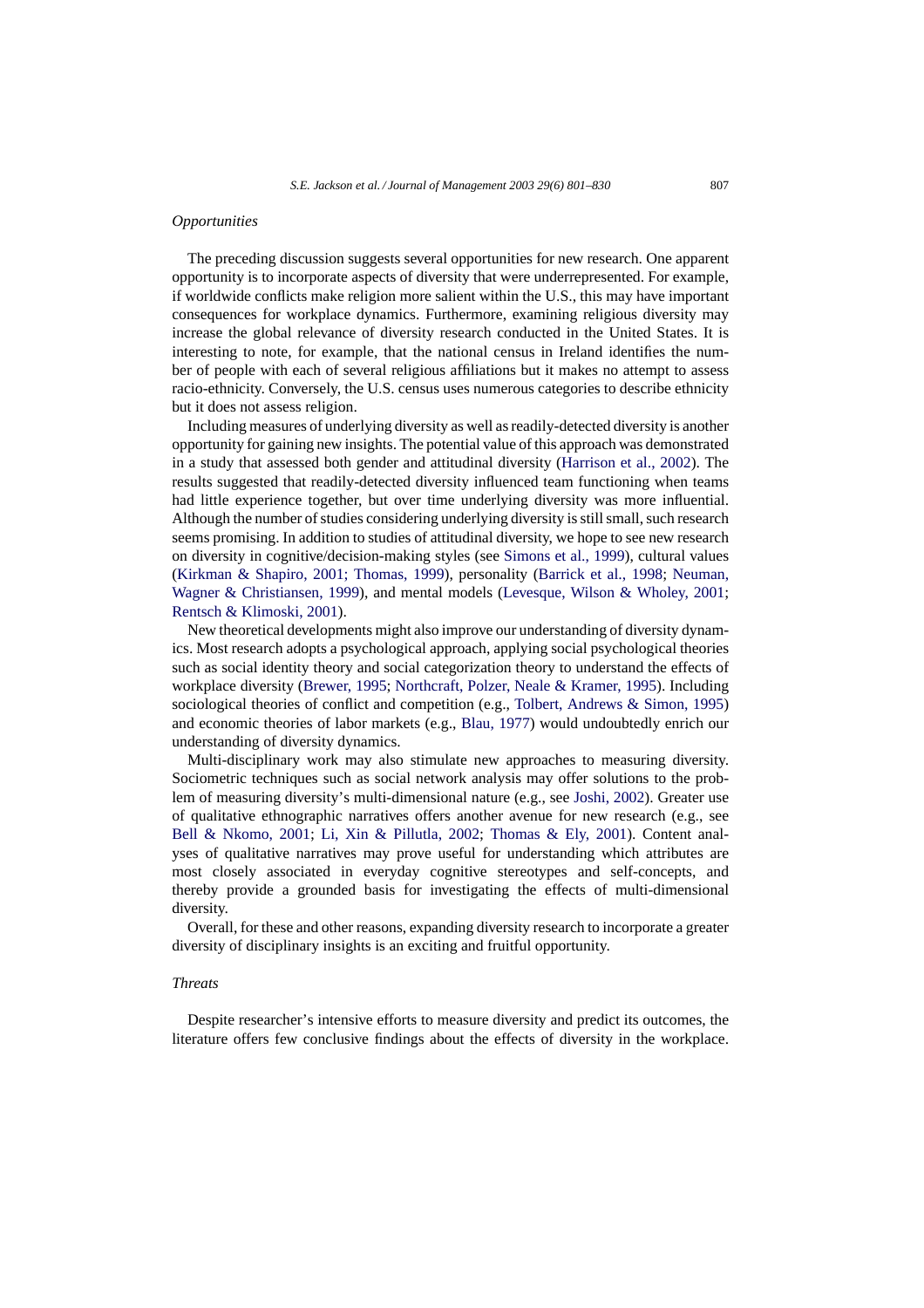Lack of a common paradigm will make it difficult to accumulate comparable findings over time, while agreement around some issues could accelerate our ability to learn from the accumulating evidence.

One useful element of a common paradigm would be for researchers (and journal editors) to agree to some expectations for research designs. One expectation might be that it is preferable to assess multiple dimensions of diversity. Consider, for example, how quickly our understanding of sex, racio-ethnicity, and age diversity would advance if the majority of studies that assessed any one of these variables also included the other two. Including multiple diversity measures could be accepted as appropriate even if a researcher's primary interest lay elsewhere. Consider how much easier it would be to interpret findings about age or tenure diversity if researchers included measures of both in their studies, rather than one or the other. It would also be worthwhile to provide more sensitive and precise measures of tenure measures, as suggested by [Carroll and Harrison](#page-24-0) [\(1998\).](#page-24-0)

Another useful element of a common paradigm would involve ensuring that analyses are conducted to control for central tendency composition when assessing the effects of compositional variance. Under certain conditions, measures of variance are influenced by mean values as well as dispersion [\(Bedeian & Mossholder, 2000\)](#page-23-0). Furthermore, there is some evidence that central tendency and dispersion-based measures of diversity can have unique effects on team performance ([Barrick et al., 1998; Thomas, 1999\)](#page-23-0). Yet, we found that central tendency indicators were examined in conjunction with variance measures only 35% of the time.

Finally, especially in studies of racio-ethnic diversity, it may be helpful for diversity researchers to consider the specific contours of diversity within a team and pay more attention to the differential experiences of each identity group. It is apparent that individuals respond differently to their minority status depending on whether they are in solo, token, or "tilted" situations (see [De Vries & Pettigrew, 1998\),](#page-24-0) perhaps because these differing situations alter the salience of particular identities. It is also likely that the experience and meaning of being a minority member varies considerably depending on a person's own specific attributes (e.g., see [Tsui et al., 1992\).](#page-28-0) By extension, team processes and team performance also may be influenced by the specific structure and content of diversity present, not simply the degree of heterogeneity or homogeneity ([Randel, 2002\).](#page-27-0)

# **The Consequences of Diversity**

We used three categories to code the effects reported in the studies we reviewed: performance, behavioral processes, and affect. Conceptually, affective reactions such as satisfaction are easily differentiated from social processes, such as conflict and cooperation. Empirically, however, the distinction is less clear. Social processes are frequently measured using self-reported measures, which may be influenced by affective reactions. Perhaps for this reason, [Williams and O'Reilly \(1998\)](#page-28-0) considered affective reactions to be components of team processes. Despite the potential measurement problems, we differentiated between affective and process outcomes to assess whether the pattern of results differed for these two categories of effects.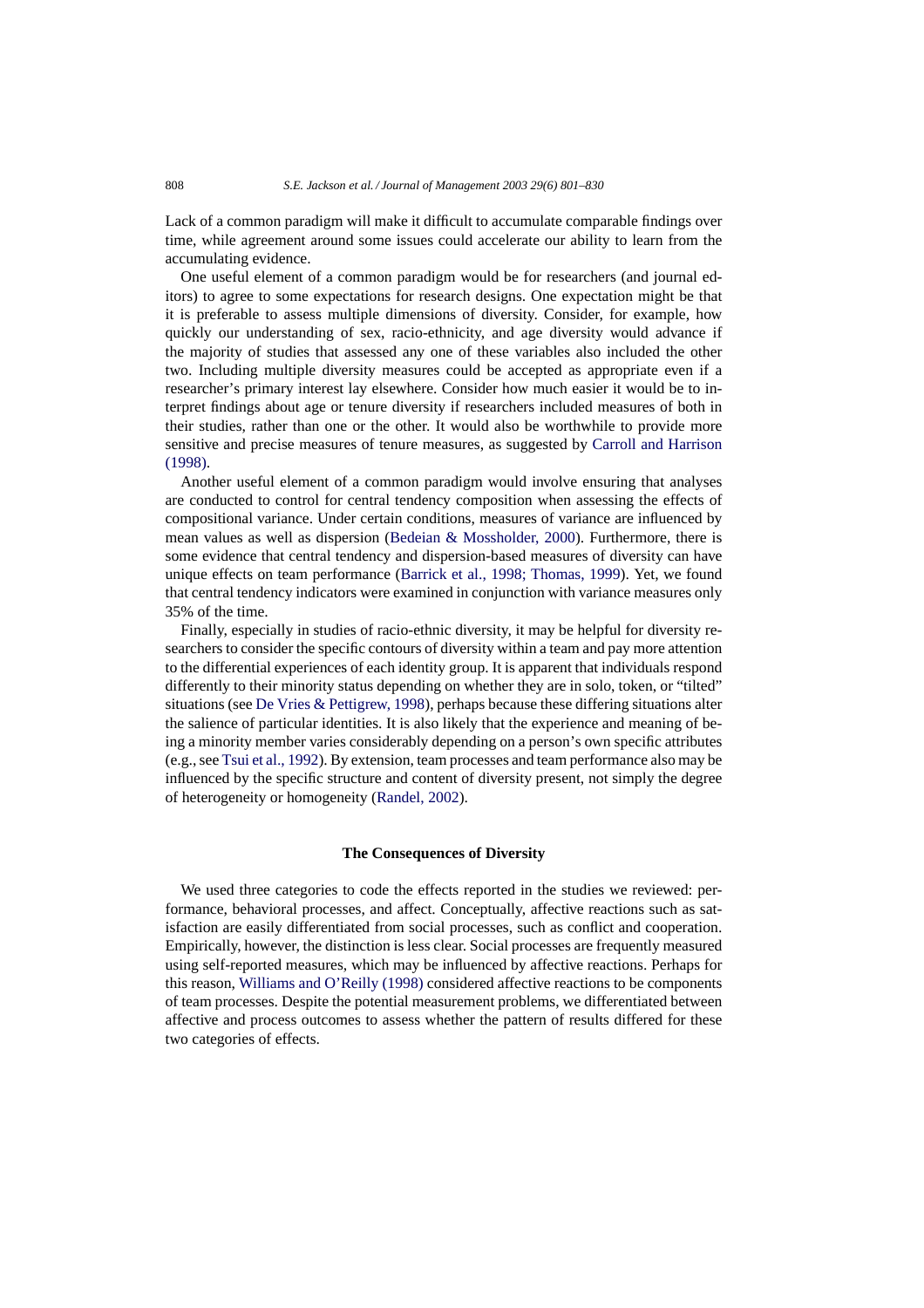#### *Summary of Findings*

[Table 1](#page-4-0) shows the distribution of effects studied. Diversity researchers have recently shown a clear preference for studying performance outcomes rather than affective reactions and social processes. Consistent with the framework shown in [Figure 1,](#page-2-0) most studies assumed that diversity influences affective reactions and social processes within teams and organizations. Social processes in turn were assumed to provide the explanations for the effects of diversity on team and/or organizational performance.

*Affective reactions.* Decades of research on similarity and attraction indicate that people tend to dislike dissimilar others, all else being equal. By extension, it has been argued that diversity is likely to have negative consequences for affective reactions such as cohesion, satisfaction, and commitment (e.g., see [Pfeffer, 1983\).](#page-27-0) Several early studies showing that diversity was associated with higher turnover rates seemed to support that conclusion.

Reflecting the influence of Pfeffer's early work, cohesion, satisfaction and commitment were the most frequently studied affective reactions. Nevertheless, team-level affective outcomes were assessed in only 8% of the studies we reviewed. When affective reactions are measured directly (rather than being inferred from behaviors such as turnover), the pattern of results is much less clear than one might anticipate. The effect of diversity on affective reactions was sometimes nonsignificant, sometimes mixed depending on which dimension of diversity is examined, and sometimes positive [\(Fields & Blum, 1997; Harrison](#page-24-0) [et al., 1998; Jehn & Mannix, 2001; Jehn et al., 1999\)](#page-24-0). Although diversity was sometimes associated with negative affective reactions, the overall pattern of results was not as clear, nor as discouraging, as some readers may have assumed.

*Team processes.* To explain why diversity might influence outcomes such as turnover rates and performance, most scholars posit a relationship between diversity and team processes such as communication, use of information, cooperation, and conflict. Based on their review of studies linking demographic diversity to team processes, [Williams and O'Reilly](#page-28-0) [\(1998\), c](#page-28-0)oncluded that "increased diversity, especially in terms of age, tenure, and ethnicity, typically has negative effects on social integration, communication and conflict." They also noted, however, that the scant evidence concerning the effects of educational and functional diversity suggested that these types of diversity could improve team processes. Approximately 5% of the studies we reviewed examined the effects of diversity on process (e.g., conflict, cooperation) alone. In addition, a few studies (19%) examined team processes as potential mediators of the proposed diversity-to-performance relationship. The general pattern across studies provides little support for the argument that the effects of diversity on performance are due to the effects of diversity on team processes, as depicted in [Figure 1.](#page-2-0) For example, in a study of top management teams, the effect of positive affect diversity on cooperation and conflict depended on the mean level of positive affect present within teams. The overall pattern of interactions was quite complex and showed no overall positive or negative effect of diversity on team processes ([Barsade et al., 2000\).](#page-23-0) When the dynamic nature of team processes is considered, diversity's consequences appear to evolve over time and in relation to impending deadlines ([Jehn & Mannix, 2001\).](#page-26-0)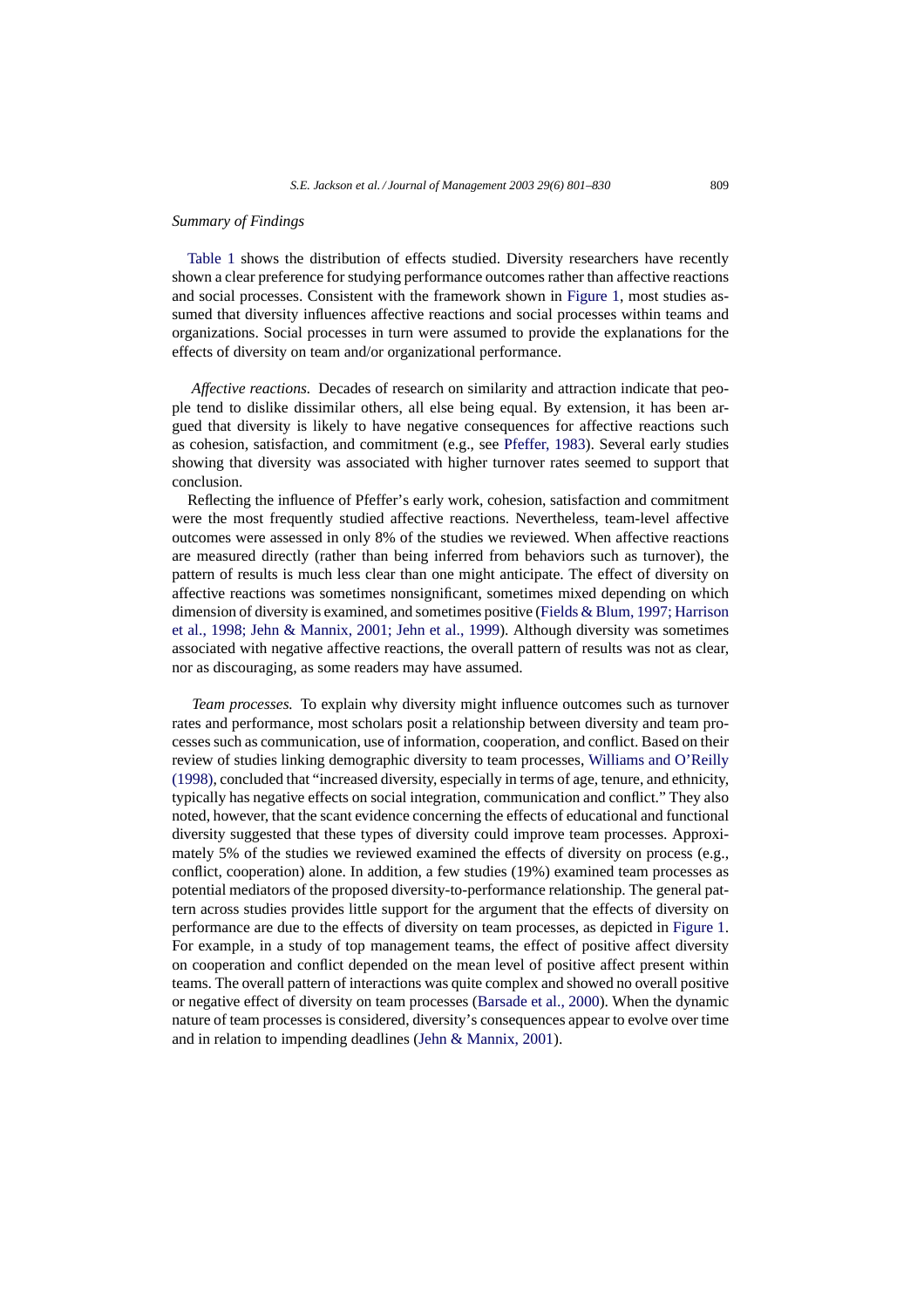Even when diversity is associated with both team processes and team performance, formal tests for mediation sometimes support the hypothesis that team processes mediate the effects of diversity (e.g., [Chatman & Flynn, 2001; Elron, 1997\)](#page-24-0), but other results suggest that the effects of diversity on these two outcomes are independent (e.g., [Barsade et al.,](#page-23-0) [2000\).](#page-23-0)

*Performance.* Studies of diversity's effects on performance have flourished in recent years. Nearly 75% of the studies we reviewed examined performance outcomes for teams or organizations. Performance was typically measured using financial indicators of firm performance and manager or team-member ratings of team effectiveness.

Our examination of these studies yielded few discernible patterns in the results. For most diversity dimensions, the findings across studies were mixed. For example, in one study, team performance was positively related to diversity on two of the Big Five *personality* dimensions (extraversion and emotional stability), but was unrelated to diversity on three of the Big Five dimensions ([Neuman et al., 1999\).](#page-27-0)

A study on the effects of*sex diversity* on the (rated) performance of military officers found that sex diversity influenced the performance (ratings) of women, but not the performance (ratings) of men [\(Pazy & Oron, 2001\).](#page-27-0) A study of student teams working on a simulation found that sex composition was related to some measures of performance but not others ([Fenwick & Neal, 2001\). O](#page-24-0)ther studies of sex diversity have found its effects on performance are sometimes positive ([Jackson & Joshi, 2003; Rentsch & Klimoski, 2001](#page-25-0)), sometimes negative ([Jehn & Bezrukova, 2003\),](#page-26-0) and sometimes not significant [\(Richard, 2000;](#page-27-0) [Watson,](#page-28-0) [Johnson & Merritt, 1998\).](#page-28-0)

Findings regarding *age diversity* were also mixed. For example, even if one considers only top management teams, some studies reported positive effects of age diversity on performance [\(Kilduff, Angelmar & Mehra, 2000](#page-26-0)), while others reported no significant effects ([Bunderson & Sutcliffe, 2002; Simons et al., 1999](#page-24-0)). In a study of sports teams, [Timmerman \(2000\)](#page-28-0) found that age diversity was unrelated to performance when the task required little interdependence (baseball) and negatively related to performance when the task required more interdependence (basketball).

The pattern of mixed results also holds for studies of *international diversity.* Some studies found its effects on performance were positive ([Earley & Mosakowski, 2000; Elron, 1997\),](#page-24-0) but others found that international diversity was detrimental to performance in the long run ([Watson et al., 1998\).](#page-28-0)

There are two exceptions to the general pattern of mixed findings. First, recent results seem to support the conclusion that *functional/occupational diversity* improves at least some types of performance ([Barsade et al., 2000; Carpenter, 2002; Jehn & Bezrukova, 2003;](#page-23-0) [Krishnan,](#page-26-0) [Miller & Judge, 1997;](#page-26-0) [Pitcher & Smith, 2000\).](#page-27-0) Teams that engage in vigorous debate may gain the most from functional diversity [\(Simons et al., 1999;](#page-28-0) [Tjosvold, Hui, Ding & Hu,](#page-28-0) [2003\).](#page-28-0) Note, however, that the positive effect of functional diversity may be sensitive to the particular measurement approach used in the study ([Bunderson & Sutcliffe, 2002\).](#page-24-0)

Second, the evidence that supports the often-made claim that *racio-ethnic diversity* improves performance is limited. One study found no significant relationship ([Jehn &](#page-26-0) [Bezrukova, 2003\).](#page-26-0) Some studies reported negative effects of racio-ethnic diversity on performance ([Jackson & Joshi, 2003;](#page-25-0) [Kirkman, Tesluk & Rosen, 2001;](#page-26-0) [Leonard, Levine & Joshi,](#page-26-0)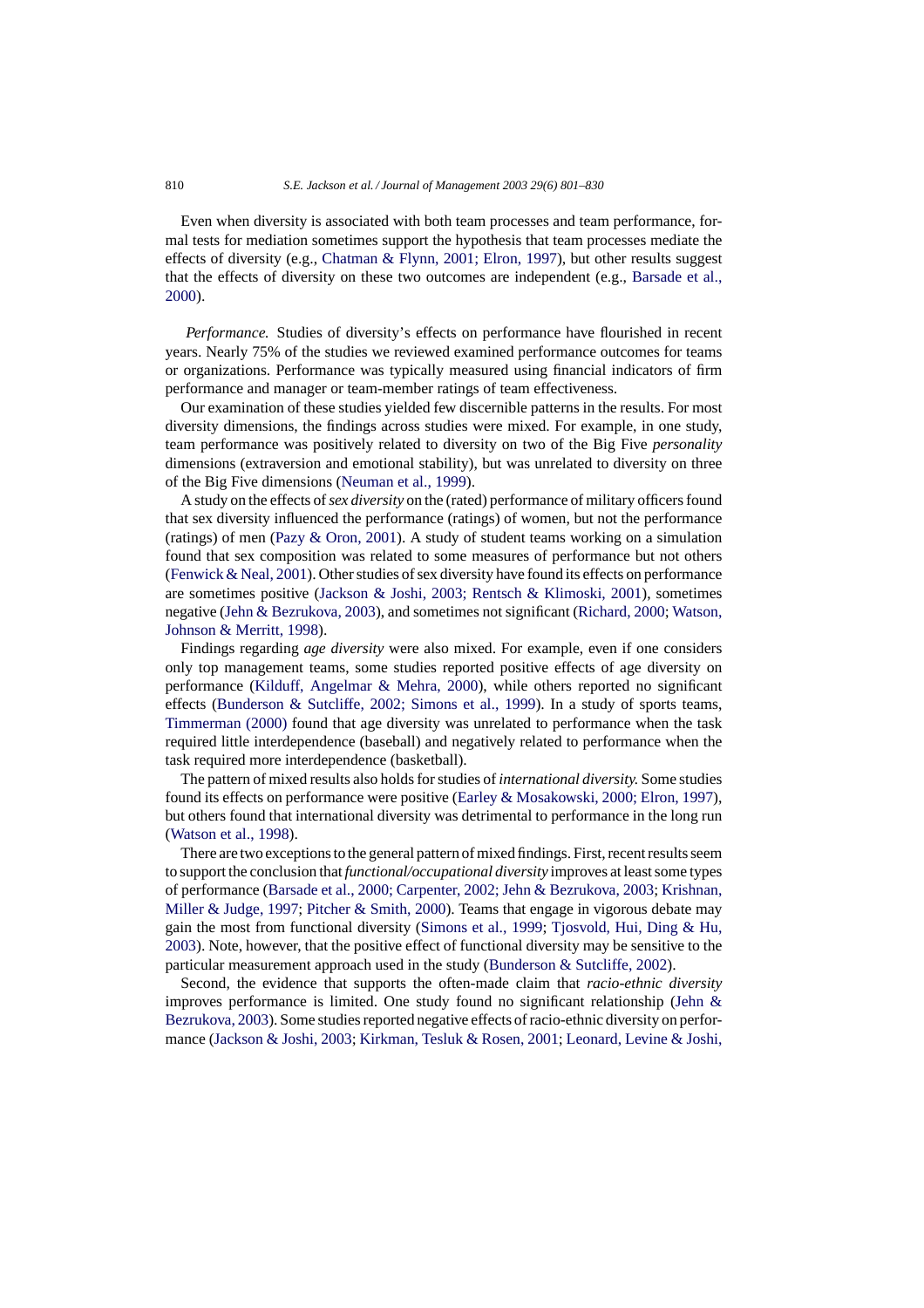[2003;](#page-26-0) [Townsend & Scott, 2001\)](#page-28-0). One study ([Timmerman, 2000\)](#page-28-0) found that racio-ethnic diversity was detrimental to performance for a task that required high interdependence (basketball) and it was unrelated to performance for a task that required little interdependence (baseball). One study ([Richard, 2000\) f](#page-27-0)ound that racio-ethnic diversity was beneficial for firm performance when a growth strategy was being pursued, but it was detrimental for downsizing firms.

#### *Strengths*

The body of evidence concerning the effects of diversity on performance has grown substantially in recent years. Studies have been conducted in a wide variety of field settings, and the majority of these studies used comparable research designs. Because multiple dimensions of diversity were often included in these studies, we can be somewhat more confident that effects are accurately attributed to the correct dimension of diversity. In addition, this work is grounded in a set of clearly articulated theoretical perspectives—including social identity/social categorization theory (21%), the upper echelons perspective (14%), and the value-in-diversity approach (11%). As an accepted paradigm emerges, it may become easier to identify empirical trends across studies.

#### *Weaknesses*

Despite these strengths, we recognize some notable weaknesses in the research on diversity and performance. One weakness is that researchers have mostly ignored two important dimensions of diversity—status and specific skills. Status and power are often invoked as explanations for the effects of diversity, yet none of the studies we reviewed attempted to measure the status of individual team members or the degree of status differentiation within teams. Similarly, while few diversity researchers would deny the importance of relevant skills and abilities in determining performance [\(Krishnan et al., 1997\),](#page-26-0) field research on team and organizational performance has usually ignored the content and structure of task-specific skill diversity. Arguably, this criticism is less applicable to research on top management teams, which often includes measures of educational and occupational diversity. But even in these studies, usually no attempt is made to assess the degree of match between the personal backgrounds of team members and the demands of their current jobs.

The preponderance of studies that examine team and organization outcomes, and the paucity of research that considers how diversity affects the performance, pay, promotion, or turnover decisions of individuals with various background attributes is another weakness of the growing body of diversity research. Studies of team and organizational outcomes are surely useful, but the increased attention paid to teams and organizations may have come at the expense of improving our understanding of how diversity shapes the thoughts, feelings, behavior and long-term career outcomes of individuals.

#### *Opportunities*

As we noted, researchers often ignore status differentials among team members. They do so even when studying top management teams, where authority hierarchies are usually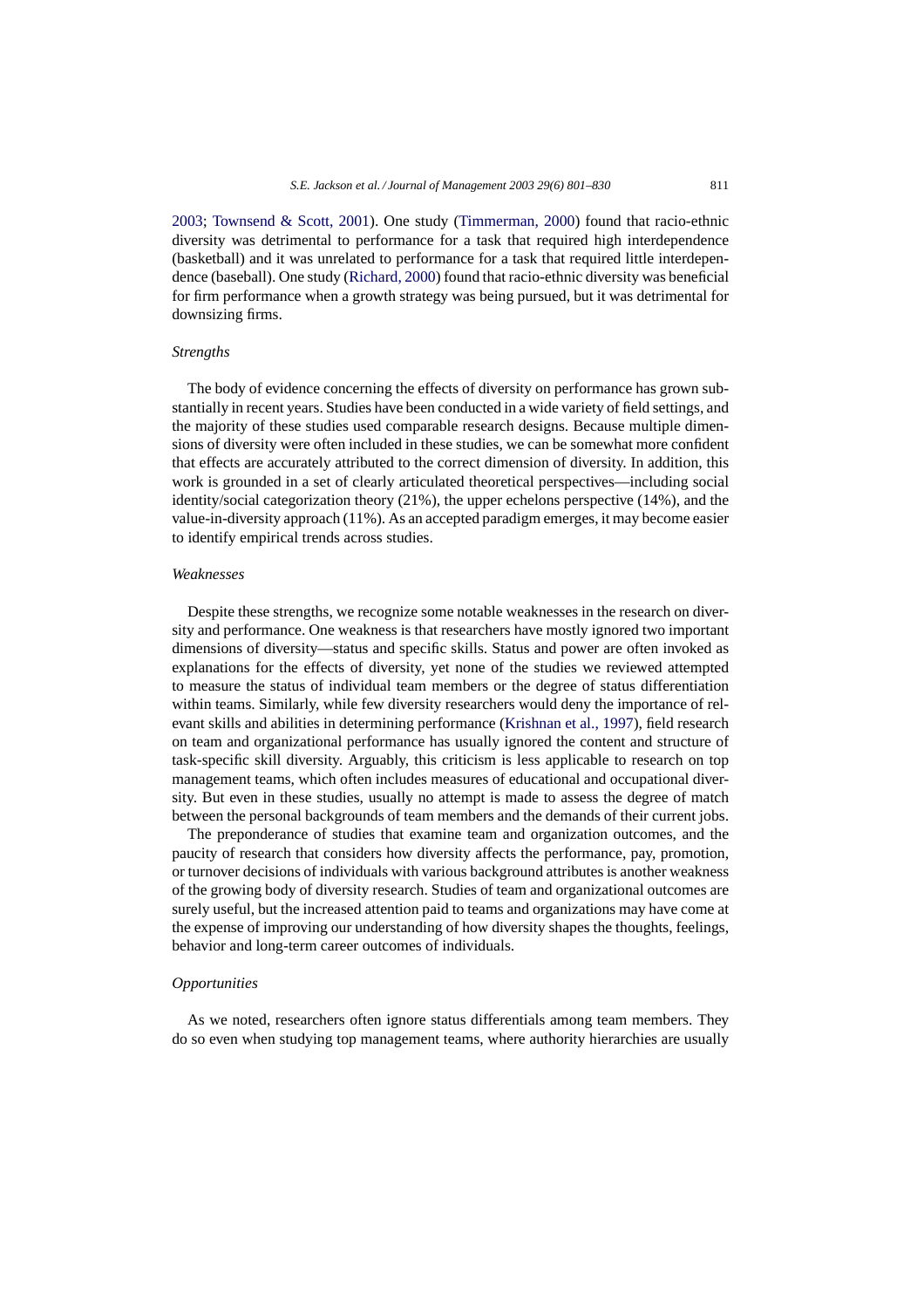quite apparent: CEOs, board members, and executives who do not serve on the board are not all created equal when it comes to status and authority. The large pool of studies that have already been conducted on top management teams (TMTs) present a unique opportunity for testing new conceptual models that incorporate status effects. In many instances, existing data could simply be reanalyzed. By acknowledging status and considering it more explicitly, future research may begin to clarify how various aspects of team composition influence social systems.

With a few exceptions, the interplay between leadership and diversity remains largely unexplored. This is somewhat surprising in light of the blossoming of research that examines leadership and relational demography (e.g., [Pelled & Xin, 1997\)](#page-27-0). Contributions to our understanding of leadership might be made by diversity research that takes into account CEO characteristics and the relational similarity of the CEO to other top management team members (e.g., see [Barsade et al., 2000; Pitcher & Smith, 2000\)](#page-23-0). The absence of relevant theoretical frameworks may be one explanation for the lack of research on leadership and diversity. [Turner and Haslam's \(2001\)](#page-28-0) recent discussion of the ways in which social identity processes may influence leaders and followers promises to move such theoretical discussion forward, however.

Expanding the range of consequences considered in studies of team diversity is another opportunity. For example, a study of 625 firms found that top management team diversity was associated with corporate ideology [\(Goll, Sambharya & Tucci, 2001\)](#page-25-0). Investigating new diversity consequences goes hand-in-hand with conducting research aimed at understanding the dynamics of diversity in larger organizational units. Whereas many studies of team diversity have been reported, we know little about whether conclusions from this research apply to departments, business units, or entire organizations. For example, at the organizational level, diversity dynamics may provide useful insights about how to more effectively manage joint ventures, mergers, acquisitions and various forms of strategic alliances (e.g., see [Hambrick, Li, Xin & Tsui, 2001;](#page-25-0) [Jackson & Schuler, 2003; Li et al., 2002;](#page-25-0) [Schuler, Jackson & Lao, 2003\).](#page-28-0) Diversity dynamics may also be useful for understanding patterns of knowledge flows in organizations (e.g., see [Jackson & Erhardt, in press\).](#page-25-0)

Finally, we encourage diversity researchers to consider the individual-level employment consequences of team and organizational diversity. For example, there is evidence showing that the proportions of men and women within an establishment influence women's outcomes (e.g., [Cohen, Broschuk & Haveman, 1998;](#page-24-0) [Hultin & Szulkin, 1999\).](#page-25-0) Such findings raise the question of whether team or work unit diversity, defined more broadly as we do in this article, predicts pay and other individual employment outcomes. By illuminating the effects of diversity on managers' performance ratings and employment decisions, for example, research on team and organizational diversity could contribute to reducing workplace bias and discrimination (e.g., see [Powell & Butterfield, 2002\).](#page-27-0)

#### *Threats*

Failure to consider new theoretical models may represent the greatest threat to advancement. For more than a decade, the predominant model underlying most diversity research is similar to the one shown in [Figure 1. W](#page-2-0)hile this model may have some merit, the available evidence does not support the assumption that diversity influences performance through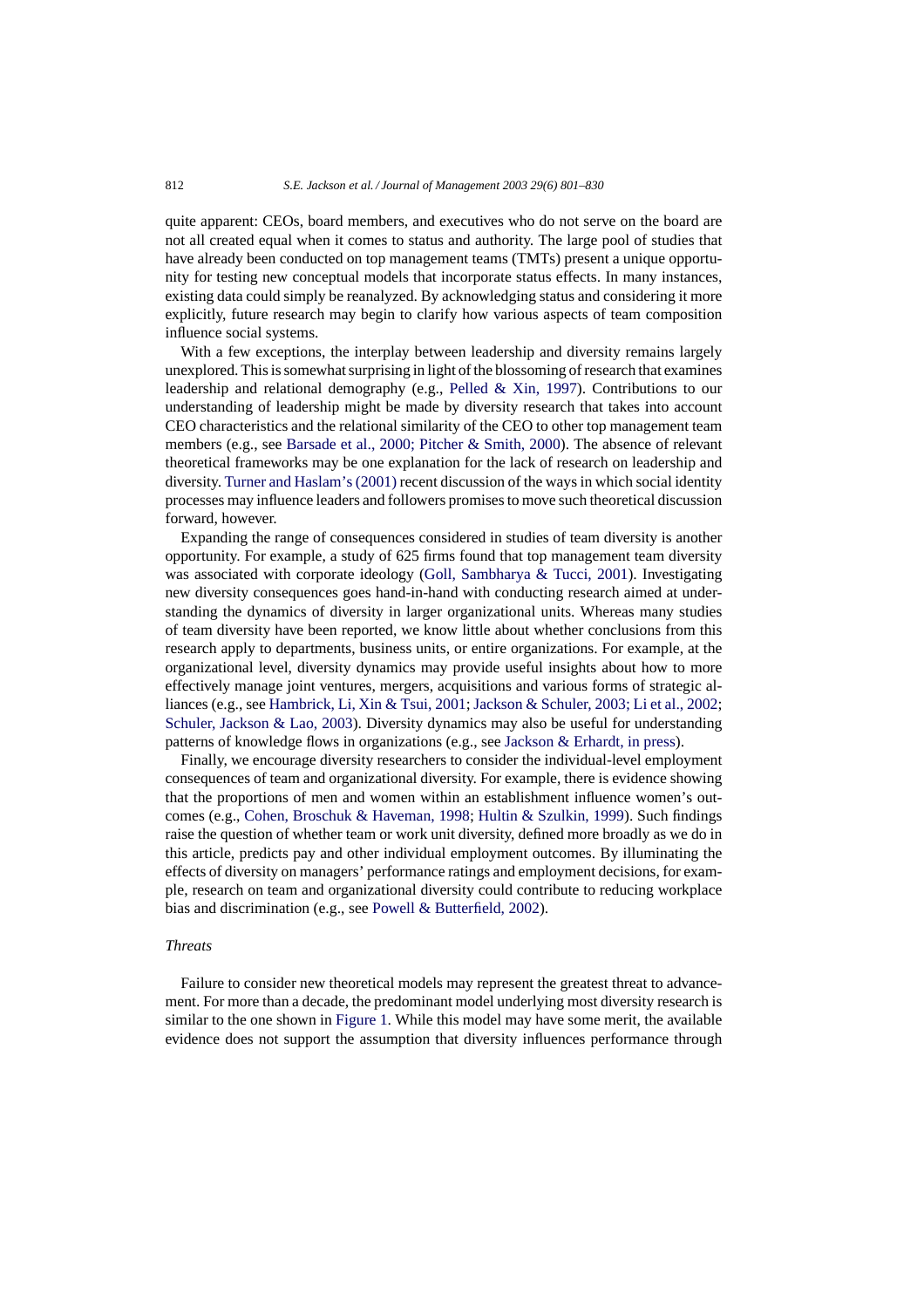its effects of team processes. Perhaps the effects of diversity on affective reactions and social processes occur somewhat independently of the effects of diversity on performance. For example, members of diverse work teams may evaluate their teams as being less effective even when external evaluators evaluate them as equally effective ([Baugh & Graen,](#page-23-0) [1997\).](#page-23-0) Alternative causal paths should also be considered. For example, perhaps affective conditions and performance influence behaviors and decisions that shape who stays in the team, who leaves, who is attracted to the team, and who is admitted as a new member.

Even small modifications to existing theory could prove useful. For example, diversity researchers typically examine only linear relationships between diversity and outcomes of interest, and ignore possible nonlinear relationships. Departing from this approach, [Earley and Mosakowski \(2000\)](#page-24-0) found that both homogeneous teams and highly diverse teams developed more positive team dynamics and subsequently performed better, in comparison to moderately diverse teams. In another example, demography was pitted against social influence processes as an explanation for executive belief patterns [\(Chattopadhyay, Glick, Miller & Huber, 1997\).](#page-24-0) The authors concluded that social influence processes provided a better explanation of executives' beliefs, compared to demography influences.

#### **The Role of Context**

When research is conducted in field settings, context is inescapable—regardless of whether or not researchers pay attention to it. For work teams, departments and even whole organizations, context provides the purpose, resources, social cues, norms, and meanings that shape behavior. Context is where other teams, departments and organizations live [\(Hackman, 1999\).](#page-25-0)

*Context* is an ambiguous term. Often it is used as a catch-all for contingencies that might shape the contours of the phenomena under investigation. In any study, many aspects of context might be considered (for a detailed description, see [Rousseau & Fried, 2001\).](#page-27-0) Some aspects of context describe the social unit under investigation, while other aspects of context describe the larger social systems within which the focal unit is embedded. If teams are the focal unit, then team size and team task are aspects of context, as are various conditions that describe the organization that houses the team. The context of an organization includes its competitive strategy, patterns of social integration (vs. segregation), organizational climate and culture, diversity history (e.g., exposure to discrimination lawsuits), and the presence of specific practices for managing diversity (e.g., affirmative action policies, diversity training programs). For societies, examples of contextual factors include ongoing debates related to laws and regulations, political events, intergroup conflicts within and between societies, and economic conditions.

Context also includes temporal elements. Diversity dynamics among strangers are likely to differ from those among long-time collaborators (cf. [Jackson, Stone & Alvarez, 1993\).](#page-25-0) Furthermore, in natural work settings turnover is typically ongoing. As people enter and leave, work units undergo recomposition, which is another temporal element of context (see [Hopkins & Hopkins, 2002\).](#page-25-0)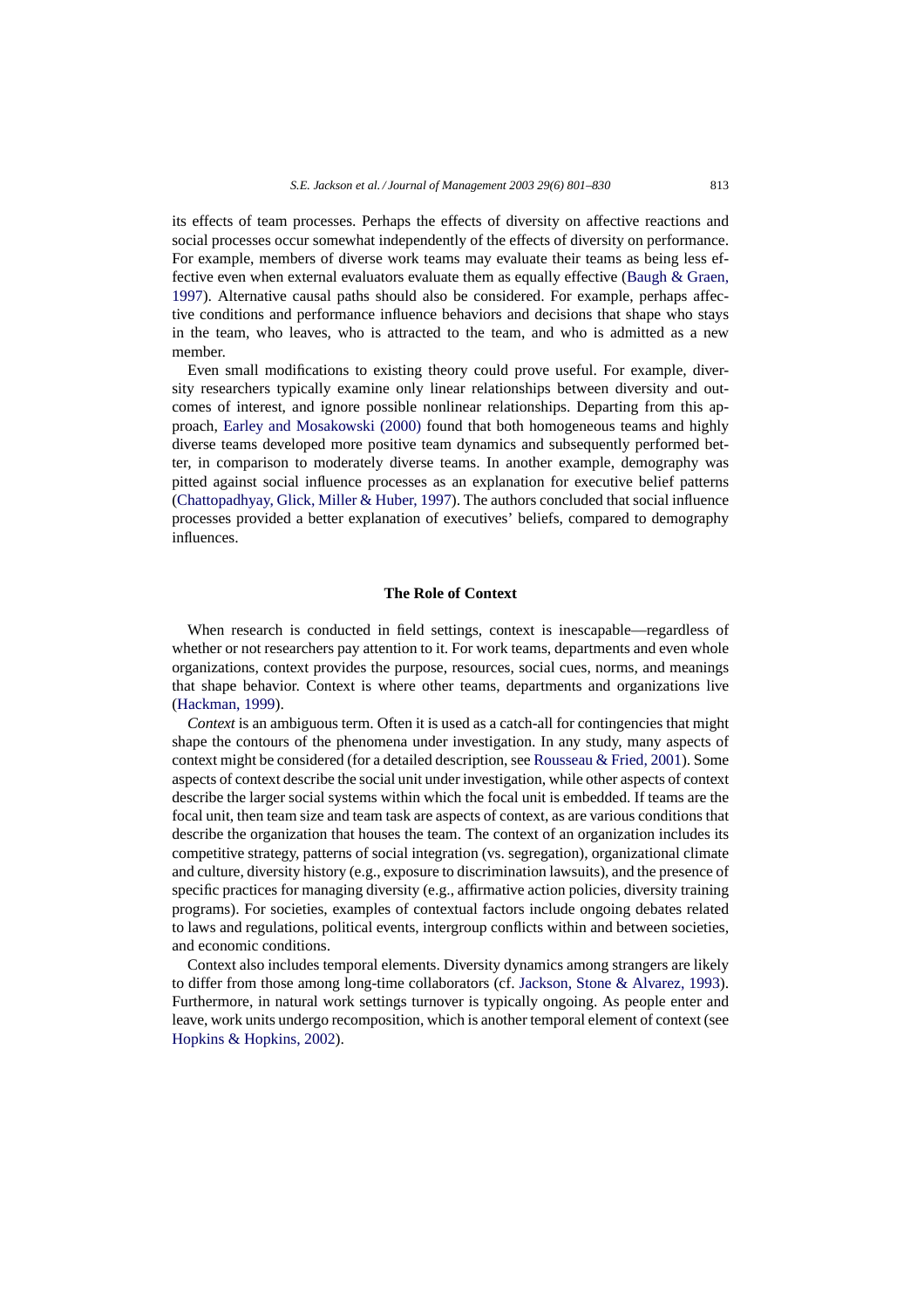# *Summary of Major Findings*

Of these potential contextual influences, those that recently received the most attention were task characteristics, organizational culture, strategic context, and temporal context.

*Task characteristics.* Long before management scholars began investigating the effects of workplace diversity, psychologists conducted numerous experiments to investigate the effects of team composition on a variety of individual and team outcomes. Reviews of this earlier research suggested the importance of task characteristics as moderators of diversity effects (see [Jackson, 1992a, 1992b\).](#page-25-0) Focusing on task routineness/complexity, [Pelled et al.](#page-27-0) [\(1999\)](#page-27-0) presented arguments for two competing patterns of moderation. On the one hand, diversity might induce less conflict in teams working on routine (vs. complex) tasks, because such tasks do not require extensive discussion and exchange. On the other hand, diversity might induce more conflict in teams working on routine tasks. Essentially, the rationale presented for the latter effect was that routine tasks are boring so team members seek stimulation and diversity becomes a resource for the team's need for greater stimulation. In their study of 45 work teams, task routineness had a significant moderating effect, but the pattern of results was quite complex: Functional diversity was more strongly associated with task conflict for teams working on relatively routine tasks. Racio-ethnicity and tenure diversity were less strongly associated with emotional conflict for teams working on relatively routine tasks. For age and sex diversity, task routineness showed no significant moderating effects.

For TMTs, essential features of the team task may vary depending on whether the firm is performing poorly or well. Consistent with the argument that task demands moderate the effects of team diversity, top management team diversity was more likely to result in strategic change when teams were under pressure to improve poor performance [\(Boeker,](#page-23-0) [1997\).](#page-23-0)

*Organizational culture.* Several authors have argued that organizational cultures shape diversity dynamics. [Cox \(1993\)](#page-24-0) and [Cox and Tung \(1997\)](#page-24-0) argued that the consequences of diversity depend on the degree of structure and informal integration present in the organization. [Ely and Thomas \(2001\)](#page-24-0) argued that diversity is more likely to lead to positive outcomes when the organizational culture emphasizes "integration-and-learning." Empirical studies that examine the effects of dissimilarity (relational demography) in organizations with differing cultures seem to support this general line of reasoning ([Chatman, Polzer, Barsade](#page-24-0) [& Neale, 1998;](#page-24-0) [Dass & Parker, 1999; Gilbert & Ivancevich, 2000\).](#page-24-0) However, in a study of several hundred work teams in an information processing firm, the moderating effects of organizational subcultures were limited [\(Jehn & Bezrukova, 2003\).](#page-26-0)

An effort to explain why the benefits of diversity are more attainable in some organizational cultures led [Polzer, Milton and Swann \(2002\)](#page-27-0) to reason that organizational cultures may influence the process of identity negotiation. How identity negotiations unfold may establish the level of interpersonal congruence in the team, which then sets the stage for interpersonal conflict (or harmony). A study of first-semester MBA students supported their theoretical arguments. The authors concluded that teams are better able to reap the benefits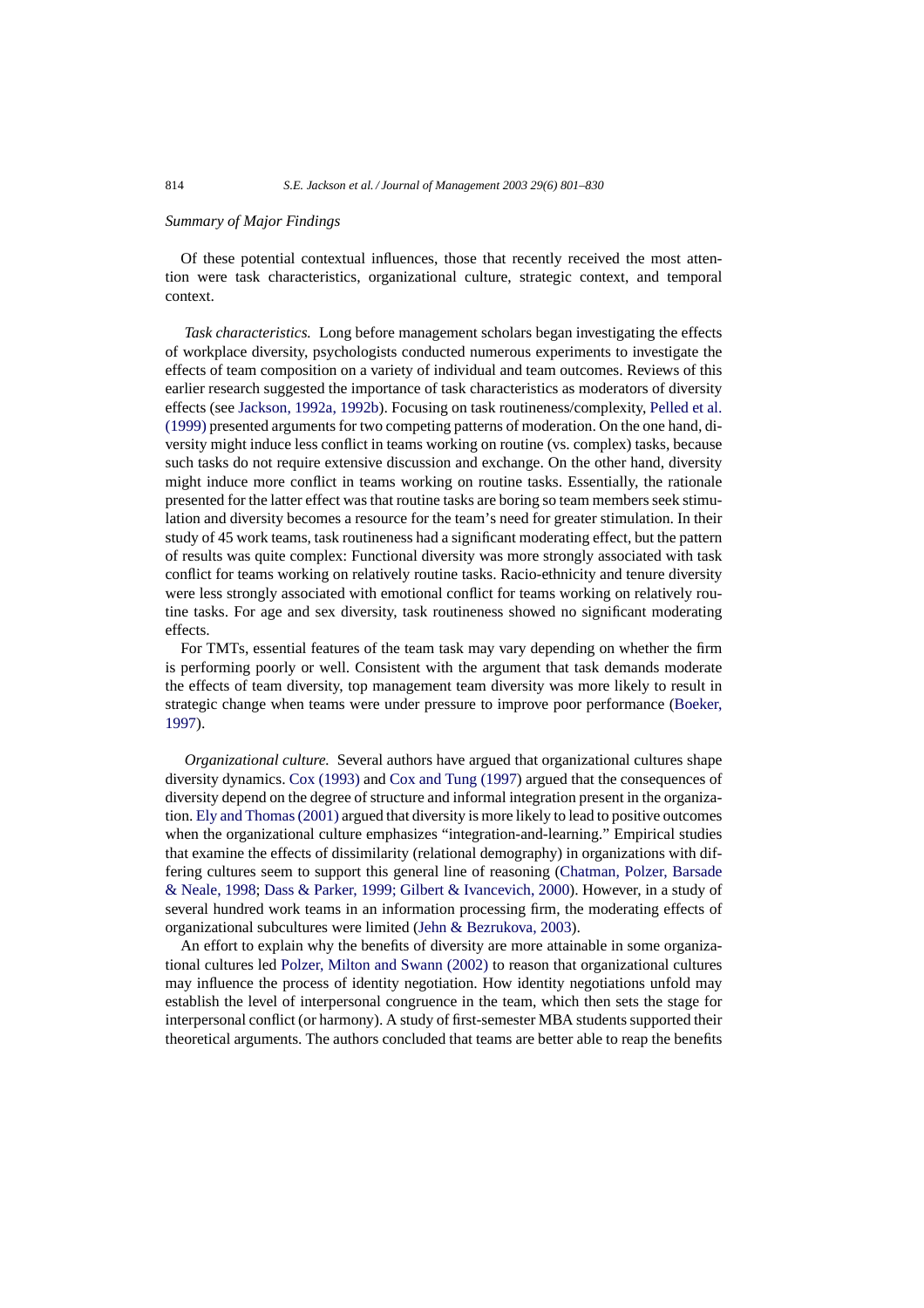of diversity when the individuals in the team have their identities verified by the reflected appraisals of other team members.

*Team climate and team processes.* Just as organizational culture may moderate the effects of organizational diversity, team climates and internal team processes may moderate the effect of team diversity. [West \(2002\)](#page-28-0) argued that several aspects of team climate must be present in order for teams to effectively use their knowledge for innovation. According to West, favorable conditions include shared team objectives, feelings of safety, effective conflict management, among others. [Clark, Anand and Roberson \(2000\)](#page-24-0) proposed that member participation levels influence the effects of diversity on team communication processes that are used to resolve conflicts.

*Strategic context.* Researchers interested in the performance-related effects of top management team diversity have been frustrated by the accumulation of conflicting results during nearly two decades of research. One explanation for the mixed findings is that the strategic context of firms moderates the relationship ([Priem, Lyon & Dess, 1999;](#page-27-0) [West &](#page-28-0) [Schwenk, 1996\).](#page-28-0) While this explanation seems reasonable, the specific role of strategic context remains unclear. A socio-cognitive perspective suggests that TMT diversity will be more beneficial under conditions of greater strategic complexity, because diversity helps the team deal with the demands of greater complexity (e.g., see [Jehn & Bezrukova, 2003;](#page-26-0) [Richard, 2000\).](#page-26-0) In contrast, the behavioral perspective suggests that TMT diversity will be more detrimental under conditions of greater strategic complexity, because diversity makes the necessary coordination among team members more difficult (e.g., see [Carpenter,](#page-24-0) [2002\).](#page-24-0)

*Temporal factors.* Several studies indicate that the effects of diversity are moderated by temporal factors. In a study that followed teams over time, sex diversity had negative consequences for cohesion early in the life of teams, but this effect diminished as teams were together longer. Conversely, attitudinal diversity had weaker effects for teams with little experience working together, but negative effects emerged as teams worker together longer [\(Harrison et al., 1998\).](#page-25-0) The authors concluded that surface-level attributes have immediate but short-lived consequences for teams, whereas the consequences of deep-level diversity take time to emerge and are more long-lasting. Consistent with this conclusion, the effects of TMT demographic diversity were found to be stronger for teams that had spent less time working together, as indicated by the members' average tenure in the top management team [\(Carpenter, 2002\).](#page-24-0) Likewise, another study found that the negative effects of racio-ethnicity, functional background and organizational tenure diversity were weaker in longer tenured work teams ([Pelled et al., 1999\).](#page-27-0) Studies of relational demography reveal similar temporal effects (e.g., [Chatman & Flynn, 2001\).](#page-24-0)

[Earley and Mosakowski \(2000\)](#page-24-0) also considered the consequences of time for diverse teams. Based on their observations of five work teams in the Pacific Rim region, they hypothesized that cultural diversity homogeneity has positive short-term consequences for teams, but that cultural diversity can be more beneficial in the longer term, assuming that the diverse teams eventually develop their own team culture. Follow-up experiments with *ad hoc* teams provided support for their hypothesis.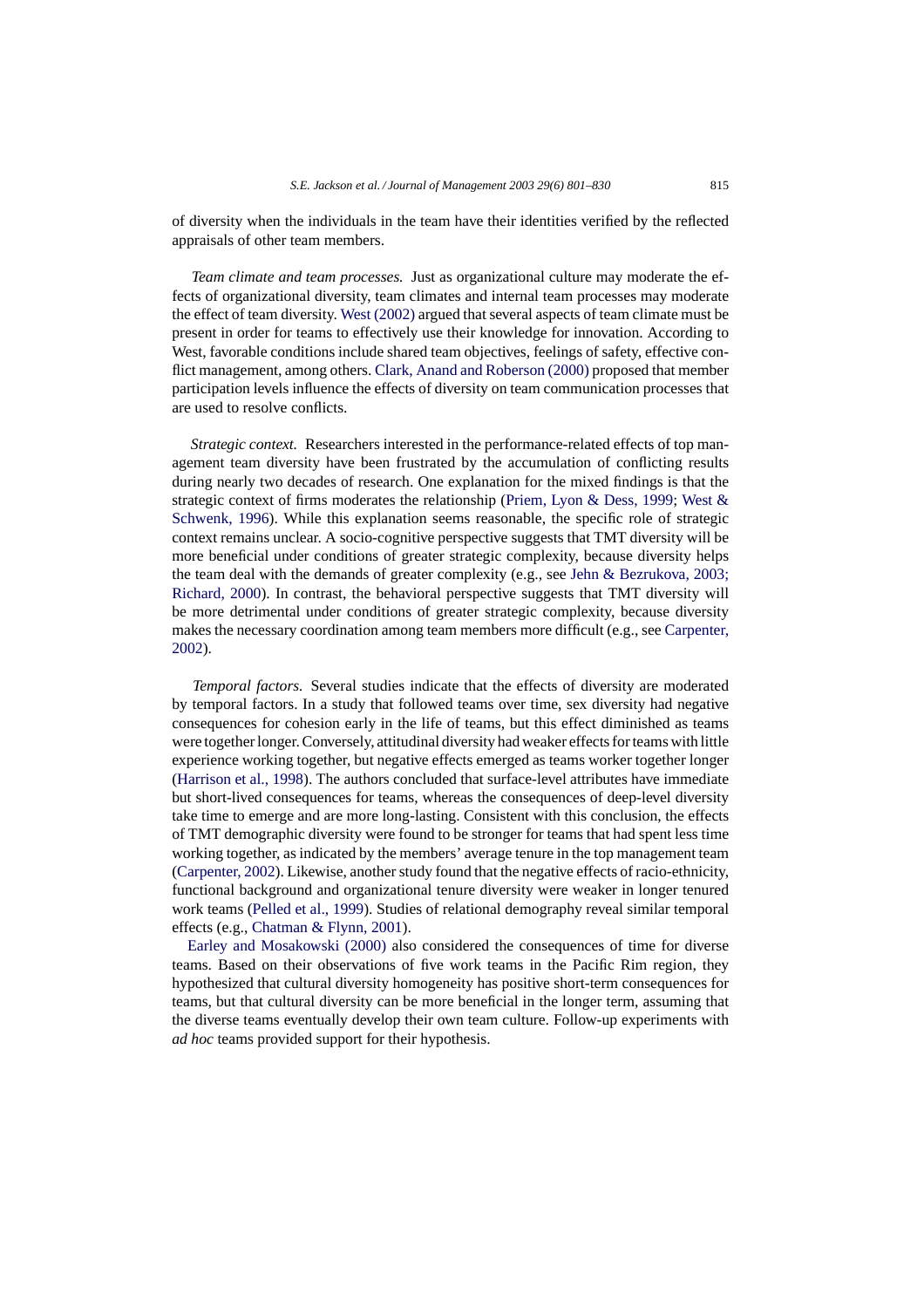#### *Strengths*

Perhaps the most obvious identifiable strength of recent research is the sheer number of studies conducted *in the workplace.* The volume of research conducted in the workplace increases our confidence that the research results have external validity. Similar reviews conducted more than a decade ago [\(Jackson, 1992b; Levine & Moreland, 1990\)](#page-25-0) included mostly research conducted in laboratory and educational settings. Because so few studies of workplace diversity had been conducted, inferences about diversity dynamics in organizational settings were based more on speculation rather than direct evidence.

The*wide variety of work contexts*in which diversity has been studied is another strength of recent research. Work teams of many types (e.g., top management, product development, service, manufacturing) were observed working on many tasks and in many different industries. Because many different establishments participated, it is reasonable to assume that the body of research includes studies conducted in the context of differing organizational cultures, diversity climates, HR practices and so on. To the extent that similar effects begin to accumulate across studies, researchers can be more confident that those effects are robust and generalizable to other establishments within the U.S., where most of the research was conducted.

# *Weaknesses*

Unfortunately, the moderating effects of context were seldom considered. Furthermore, we found that*researchers usually provided very little information about the context in which a study was conducted.* Not only was context seldom studied explicitly, authors usually provided rudimentary information about team, organizational or societal contexts. When researchers explicitly examined the effects of some contextual elements, they often provided no information about other contextual elements. Lack of information about the context in which research was conducted may impede our ability to understand the reasons for conflicting results found across studies—and even conflicting results within the same study. For example, in a study of the effects of racio-ethnic diversity on team process and performance ([Kirkman et al., 2001\),](#page-26-0) the results showed quite different effects for insurance, textile, and high tech manufacturing teams. The authors provided several thoughtful suggestions about why teams in these different settings responded so differently to racio-ethnic diversity. Unfortunately, they could not test these ideas, in part because they did not anticipate—and then measure—potentially important aspects of the three work contexts.

Another challenge arises because there is little theoretical clarity concerning how moderators influence the effects of diversity. Research on the relationship between TMT diversity and firm performance illustrates this problem (see [Carpenter, 2002\).](#page-24-0) Strategic management scholars generally accept the view that competitive and strategic conditions interact with firm characteristics to determine firm performance. Predicting that TMT diversity will interact with contextual factors such as industry conditions and strategic context fits easily into existing theory, and several studies have examined the contextual factors as possible moderators of the effects of TMT diversity on performance. It has been nearly 20 years since [Hambrick and Mason \(1984\)](#page-25-0) first suggested such effects, and several related studies have since been published. Yet, conclusions about how contextual factors moderate the effects of TMT composition remain elusive.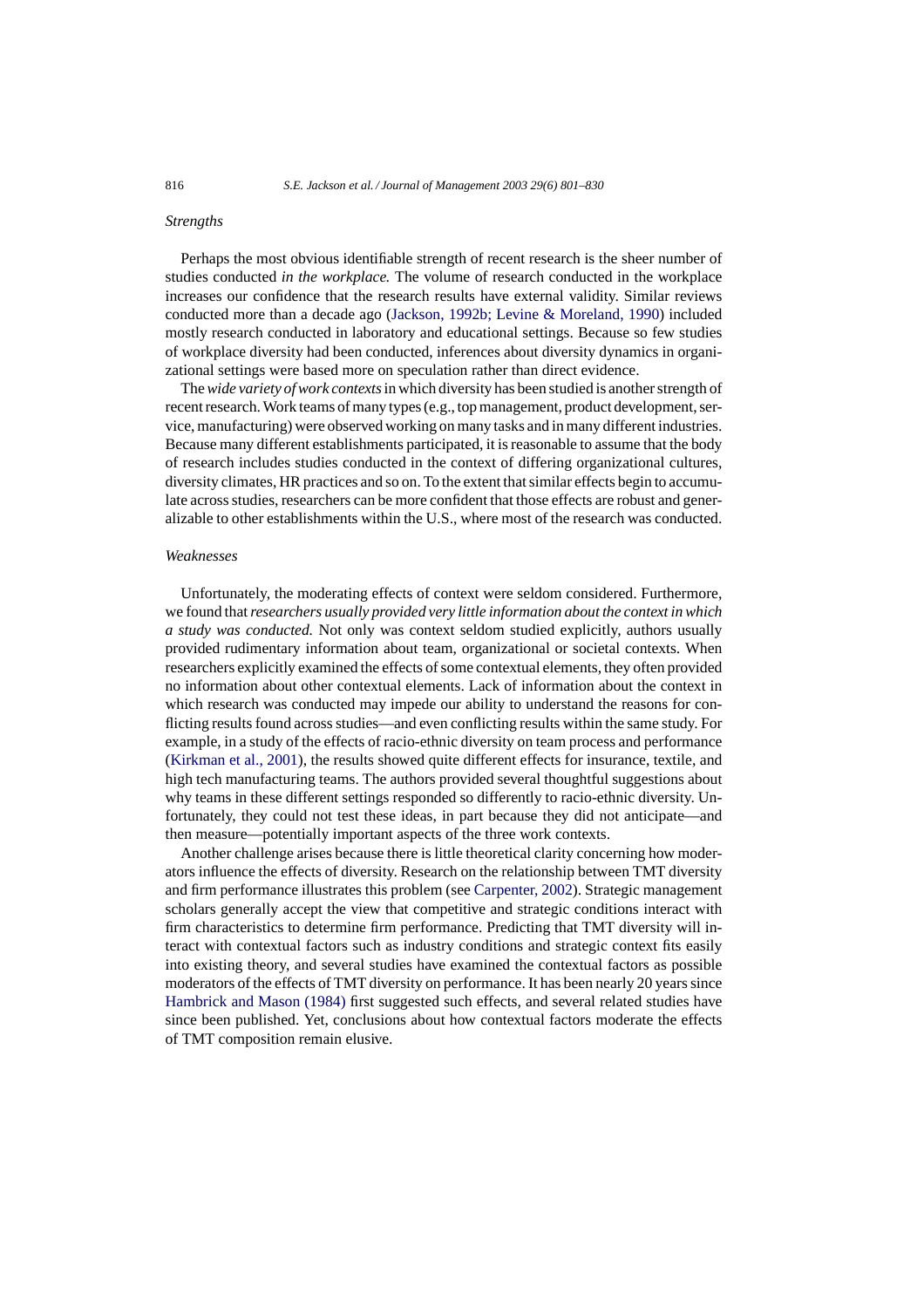#### *Opportunities*

Whether transient or enduring, a variety of contextual factors may shape the effects of diversity observed in a particular study (for an extended discussion, see [Frey, 2000\).](#page-24-0) The work itself is perhaps the most frequently cited contextual factor mentioned as a potential moderator of diversity dynamics. The generally accepted assumption is that the potential benefits of diversity for performance are greater when the task requires creativity and innovation. When the task is routine, or when speed is the goal, diversity may interfere with performance (e.g., see [Jackson, 1992a, 1992b; Williams & O'Reilly, 1998\).](#page-25-0) Although several laboratory experiments seemed to support this proposition, clear evidence is not yet available from field studies. Within studies, often the predicted relationship is found for some dimensions of diversity but not others. Across studies, there is little consistency in the pattern of moderated diversity effects. Programmatic research is needed to resolve the question of whether the effects of diversity differ systematically for different types of tasks.

The temporal dynamics of diversity also offer interesting opportunities for new research. Several diversity scholars have addressed the issue of how time together as a team shapes the effects of diversity, but other temporal factors have been mostly ignored. Implicit in many studies of diversity has been an idealized view of teams as work units with a definable birth date for the team's formation and task initiation. Researchers often seem to assume that all members of the team are equally dependent on the team's outcomes. Another assumption seems to be that, for members of the teams studied, the team's work is the primary vehicle for team members to achieve their work objectives. This idealized situation may have been present in some studies of diversity, but such situations are rare in work settings. More typical would be teams that emerged over time, which included some peripheral and some core members, working on an ambiguous assignment with objectives that changed over time, with members coming and going, with performance cycles ebbing and flowing, and so on (e.g., see [Ancona & Caldwell, 1998;](#page-23-0) [Marks, Mathieu & Zaccaro, 2001\).](#page-27-0)

Finally, studies of team diversity may benefit greatly by attending to the *network structures* in which teams and their members are embedded. Diversity's consequences within a unit may depend on the social and functional linkages that exist between members of the unit and other relevant units [\(Joshi & Jackson, 2003; Reagans & Zuckerman, 2001\).](#page-26-0) A study of minority board members found that their influence in strategic decisions was greater when they had strong social ties to other boards. In fact, minority members with strong ties to other boards exerted even more influence than majority members ([Westphas & Milton, 2000\)](#page-28-0). As another example, a study of Asian employees working a U.S. bank found that Indian and Chinese workers were less able to translate their educational capital into social capital, which in turn explained the lower returns to education that they received (Friedman  $\&$ [Krackhardt, 1997\).](#page-25-0) Understanding how diversity shapes social networks may prove to be central to understanding the longer-term consequences of organizational diversity.

#### *Threats*

The two greatest threats to future advancement in our understanding of the role of context may be (a) the large number of potentially important contextual factors to consider in combination with (b) the lack of a strong theory to guide researchers in their choice of which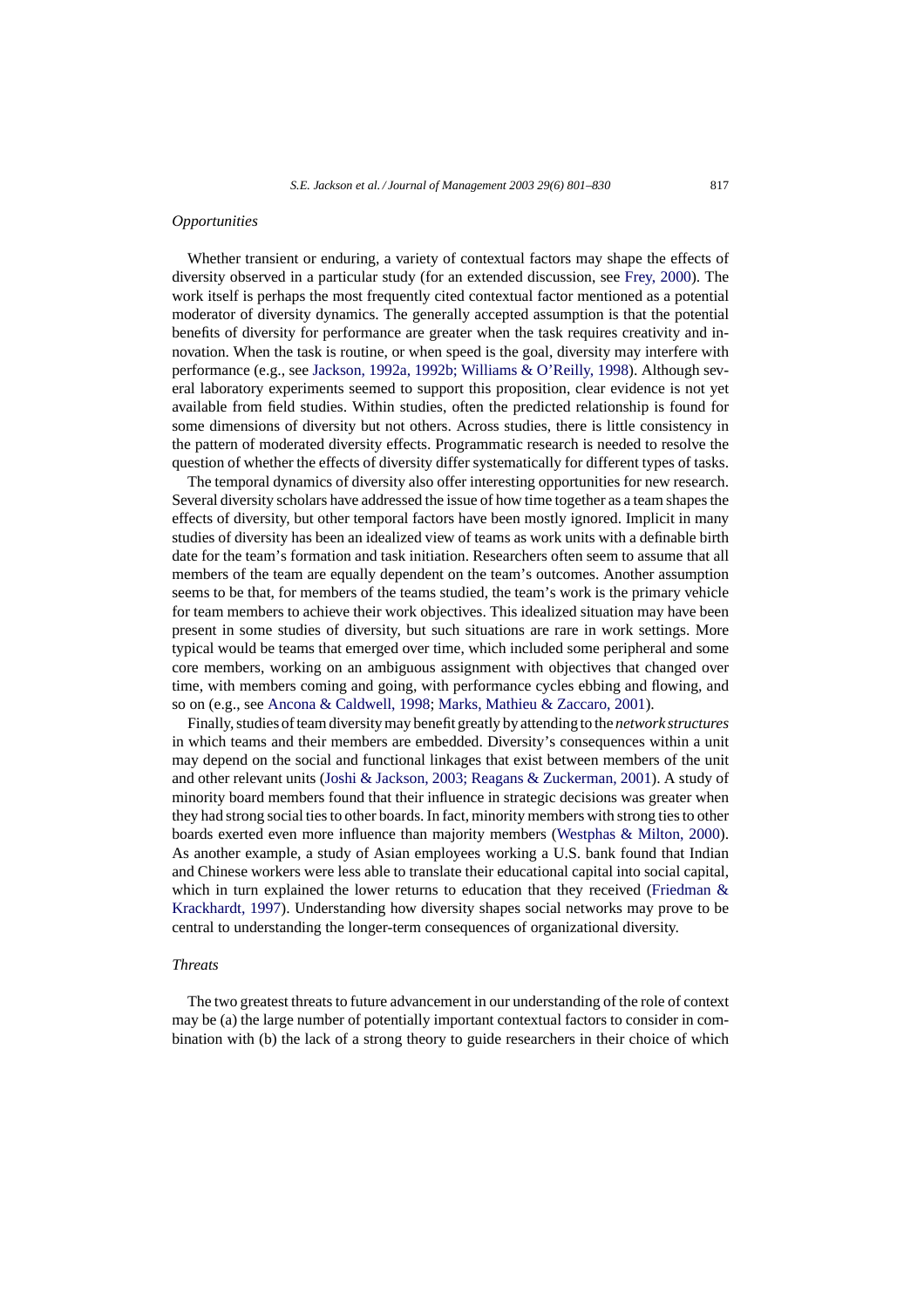contextual factors to study, measure and/or control. A discussion of the contextual moderators that may shape the effects of diversity can quickly become overwhelming due to the number of potentially important aspects of context. The sheer number of potentially important contextual factors may be a significant barrier to our ability to generate evidence supporting or disconfirming the existence of any general principles about diversity's consequences.

We have mentioned a few contextual factors that may influence the results of any particular study, but there are many others. [Triandis \(1995\)](#page-28-0) pointed to the *specific histories of organizations and societies* as factors that shape intergroup relations in today's organizations. Numerous discussions of diversity management interventions imply that diversity dynamics unfold differently depending on an organization's *HR practices*, including socialization practices ([Hopkins & Hopkins, 2002\),](#page-25-0) support for network groups ([Friedman, 1996;](#page-25-0) [Friedman, Kane](#page-25-0) [& Cornfield, 1998\),](#page-25-0) affirmative action programs ([Heilman, McCullough & Gilbert, 1996\),](#page-25-0) diversity training programs [\(Alderfer, 1992\),](#page-23-0) and other practices that influence the climate for diversity (e.g., see [Brief & Barsky, 2000;](#page-24-0) [Burkard, Boticki & Madson, 2002\).](#page-24-0)

*Events in the larger society* also might shape the dynamics of workplace diversity. Examples include Anita Hill's accusations against Clarence Thomas during congressional hearings to evaluate his suitability for appointment to the Supreme Court; the terrorist attacks on the U.S. in September, 2001, and subsequent actions taken to increase homeland security; the debate over whether a club that prohibits women as members should host the U.S. Open golf tournament; and renewed discussions over affirmative action policies that arose when the Supreme Court agreed to judge whether the University of Michigan's college admissions practices were unconstitutional. Anecdotal evidence suggests that such events can alter intergroup-relations in organizations. Undoubtedly, some diversity effects also depend on characteristics of the predominant *national culture* (e.g., see [Gomez, Kirkman](#page-25-0) [& Shapiro, 2000\).](#page-25-0)

It is not feasible for diversity scholars to measure, control, or otherwise consider all of these potentially important contextual factors. Yet, if important contextual factors are ignored, our understanding of diversity is likely to progress quite slowly. Thus, whenever possible, researchers should include descriptions of the historical, cultural, temporal and institutional contexts that may have shaped a study's results. Ideally, as the field develops richer theoretical models, researchers will become more attuned to the contextual factors that are likely to be relevant to a particular investigation.

#### **Multi-level Complexities**

Diversity phenomena can be observed at several levels of analysis including the individual, dyad, work group, or the organization as a whole. As [Table 2](#page-18-0) shows, recent research has focused on the effects of team diversity on team and organizational outcomes (79% of studies). Few investigations of organizational level diversity were found (13% of studies). The societal level of analysis was generally not considered in the studies we reviewed, while individual and dyadic level phenomena were occasionally included.

A few studies incorporated multiple or mixed levels of analysis. Several studies (29% of those we reviewed) examined the effects of team diversity on firm performance. Whether such TMT research qualifies as multi-level is debatable, however. In some studies, both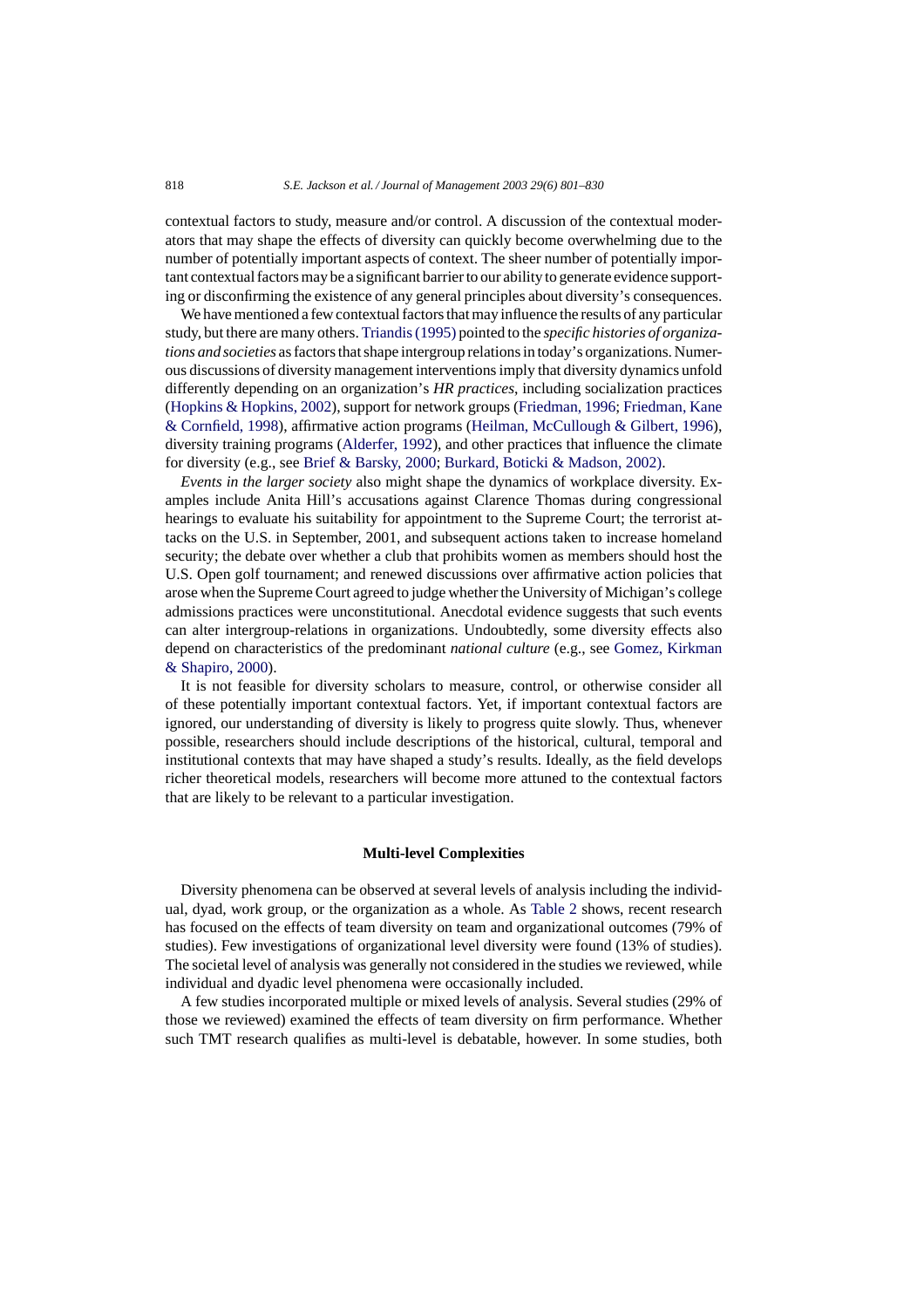| Units of analysis considered               | Team/unit membership |                |                 |       | Total |
|--------------------------------------------|----------------------|----------------|-----------------|-------|-------|
|                                            | Nonmanagement        | Top management | <b>Students</b> | Other |       |
| Team diversity predicting<br>team outcomes | 22                   |                | 8               |       | 35    |
| Team diversity predicting<br>firm outcomes |                      | 18             |                 |       | 20    |
| Firm diversity predicting<br>firm outcomes |                      |                |                 | 8     | 8     |

<span id="page-18-0"></span>

| Table 2                                 |  |
|-----------------------------------------|--|
| Units of analysis in diversity research |  |

individual and team consequences were assessed (e.g., [Chatman et al., 1998; Eby & Dobbins,](#page-24-0) [1997; Jehn et al., 1999\).](#page-24-0)

#### *Strengths*

In the studies we reviewed, multiple levels of analysis were incorporated due to the inclusion of (a) outcomes measured at a different level of analysis than diversity (e.g., studies of top management teams diversity and firm performance), or (b) outcomes measured at two different levels (e.g., individual and team outcomes). Although our review focused on studies that adopted a compositional approach to measuring diversity, numerous studies took other approaches. A long tradition of comparative studies that assess group-based differences (e.g., sex, age, nationality) continues to generate new findings. Recently, research on demographic similarity within vertical supervisor-subordinate dyads (e.g., [Vecchio &](#page-28-0) [Bullis, 2001\)](#page-28-0) and horizontal peer-to-peer dyads (see [Tsui & Gutek, 1999](#page-28-0) for a review) has become more prevalent. Thus, there is an emerging body of closely related research conducted at various levels of analysis.

#### *Weaknesses*

While the opportunities to conduct multi-level diversity research seems apparent, we found relatively few examples of such research. We also found few examples of researchers considering whether their conclusions might have been different if had they chosen other units of analysis for their research (e.g., relational demography as well team composition). A multi-level approach to diversity research would acknowledge the nested character of social systems, which is illustrated in [Figure 1. J](#page-2-0)ust as the thoughts, feelings and behaviors of individuals can be shaped by the diversity of work teams, it is possible that dyadic interactions are shaped by both relational demography and team composition [\(Tsui, Xin](#page-28-0) [& Egan, 1995\).](#page-28-0) Likewise, team processes may be shaped by both team diversity and the composition of the larger work or educational unit in which the team is embedded. Variations in organizational demography may account for some of the mixed findings of past research. The lack of multi-level research parallels the lack of attention paid to context, which we noted earlier.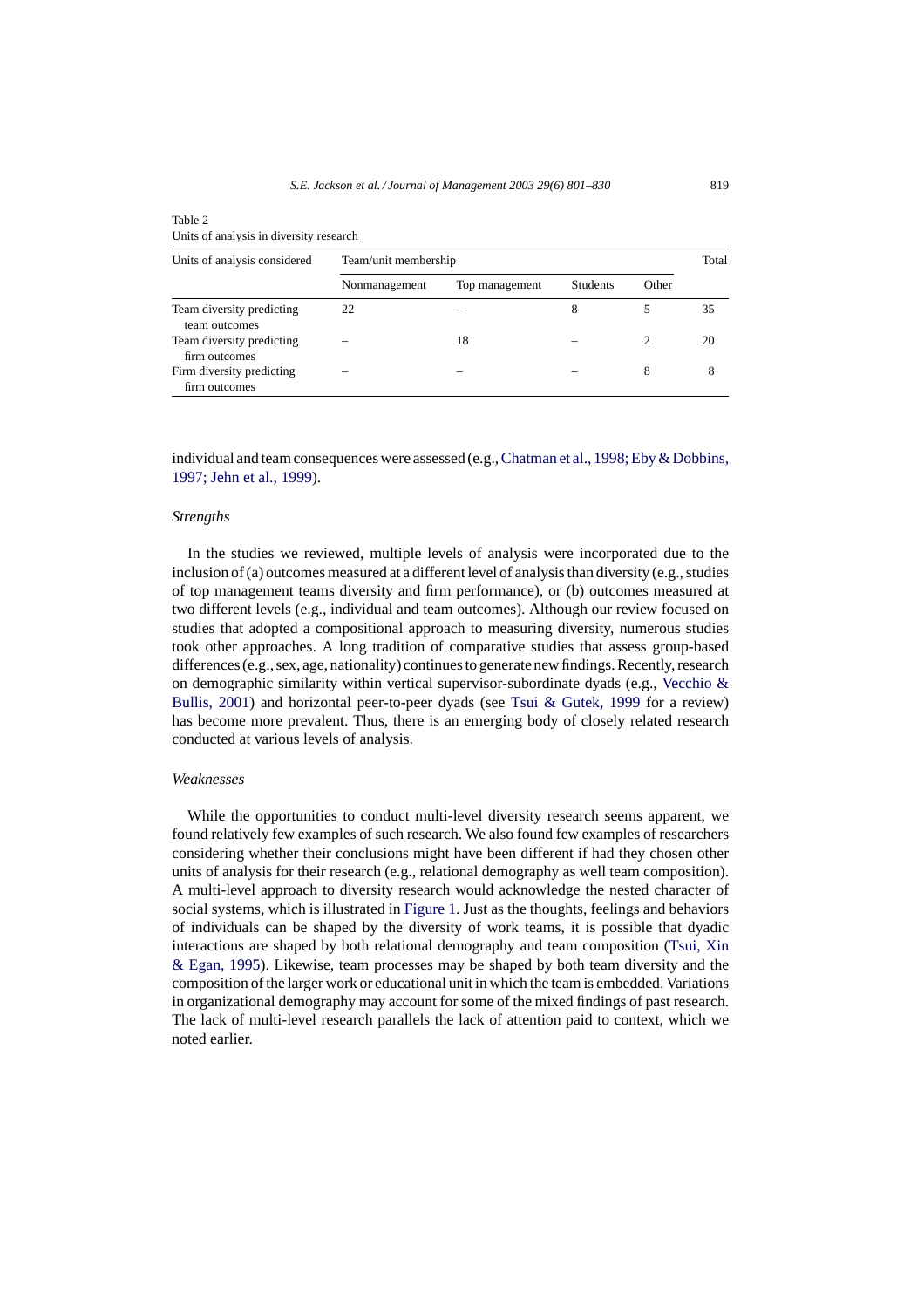# *Opportunities*

Recent methodological developments (e.g., see [Klein & Kozlowski, 2000a, 2000b\) h](#page-26-0)ave improved the tools available for exploring multi-level diversity phenomena. Multi-level methodologies such as Hierarchical Linear Modeling (HLM) can be used to simultaneously test hypotheses at different levels of analysis, and they can be used to test hypotheses regarding cross-level effects ([Hofmann, Griffin & Gavin, 2000](#page-25-0)). To illustrate, consider a hypothetical study that examines the performance outcomes of diversity at the team level. If the study included measures of organization culture, demography, and/or HR practices, HLM could be used to assess the cross-level moderating effects of these factors on the team level relationship between diversity and performance. Alternatively HLM could be used to examine whether effects found at the team level also hold for larger organizational units (departments or establishment locations) and smaller social units (dyads).

As another example of using new methodologies, [Ruef \(2002\)](#page-27-0) used structural event analysis to understand how the composition of management teams evolved over time. The study's results suggest the intriguing hypothesis that homogenous teams tend to add members whose characteristics increase team diversity. In addition to demonstrating the value of structure event analysis, this study ploughs new theoretical ground.

# *Threats*

Clearly, one threat to improving our understanding of diversity is ignoring the need to understand diversity as a multi-level phenomenon. At a minimum, researchers must be careful to match their empirical procedures to the level of their theories. Also, when reporting the results of research (their own and others), they should be careful to avoid language that obscures levels-of-analysis issues. Finally, as noted in our earlier discussion of context, our ability to make sense of diversity research results will be limited to the extent that researchers fail to attend to and report conditions in the macro environment that might shape the diversity dynamics under investigation. Beyond these rudimentary problems are two additional threats that may impede future progress: failure to adequately develop new theoretical models and letting statistical considerations constrain the evolution of new theoretical approaches.

In conclusion, we hope that future studies will explicitly examine diversity dynamics at multiple levels of analysis. Doing so, we believe, is necessary to advance our understanding of the complex and interdependent phenomena that are crowded under the diversity umbrella.

#### **Summary of Opportunities and Threats**

Throughout this article, we identified several opportunities for future research, and identified some threats that may slow the speed with which the field accumulates useful new knowledge. For ease of reference, [Table 3](#page-20-0) summarizes these opportunities and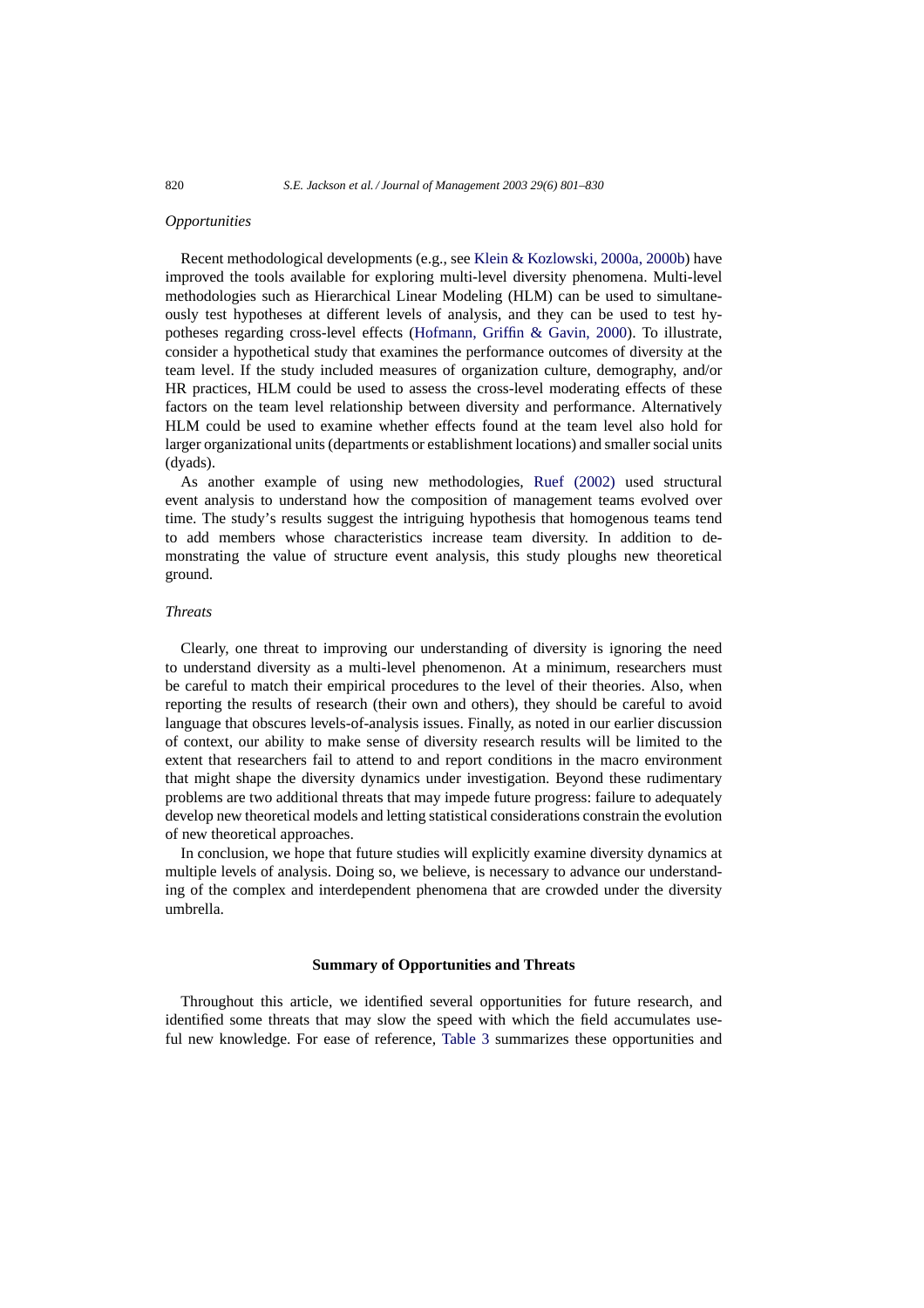#### <span id="page-20-0"></span>Table 3

Summary of research opportunities and threats

| <b>The Most Frequently Studied Attributes</b>                                                                 |                                                                                                              |  |  |
|---------------------------------------------------------------------------------------------------------------|--------------------------------------------------------------------------------------------------------------|--|--|
| Opportunities                                                                                                 | <b>Threats</b>                                                                                               |  |  |
| Incorporate under-represented dimensions of diversity<br>$(e.g.,$ religion $)$                                | Fail to control for central tendency, or assessing the<br>separate effects of central tendency and diversity |  |  |
| Assess underlying diversity as well as readily-detected<br>diversity                                          | Ignore the specific contours of diversity<br>Specific attribute content<br>Multi-attribute profiles          |  |  |
| Develop new theory by incorporating research on:<br>Social conflict and competition<br>Labor economics        | Structural contours (e.g., solos, fault lines, nonlinearity)                                                 |  |  |
| Integrate micro with macro                                                                                    |                                                                                                              |  |  |
| Use broader array of methods and measures, such as:<br>Social networks<br>Qualitative ethnographic narratives |                                                                                                              |  |  |
| Content analysis                                                                                              |                                                                                                              |  |  |
|                                                                                                               | <b>The Consequences of Diversity</b>                                                                         |  |  |
| <i><b>Opportunities</b></i>                                                                                   | <b>Threats</b>                                                                                               |  |  |
| Study status differentials                                                                                    | Continue to accept the assumption that diversity $\rightarrow$ team                                          |  |  |
|                                                                                                               | $processes \rightarrow team outcomes$ , without supporting evidence                                          |  |  |
| Examine the interplay between leadership and diversity                                                        | Fail to develop and consider new theoretical models                                                          |  |  |
| Expand the range of consequences studied to include:                                                          |                                                                                                              |  |  |
| Organizational units larger than work teams                                                                   |                                                                                                              |  |  |
| Dynamics between teams (e.g., knowledge flows)<br>Individual employment outcomes                              |                                                                                                              |  |  |
| <b>The Role of Context</b>                                                                                    |                                                                                                              |  |  |
| Opportunities                                                                                                 | <b>Threats</b>                                                                                               |  |  |
| Include descriptions of context in research reports                                                           | Inability to assess all important dimensions of context                                                      |  |  |
| Determine which diversity effects differ across types of<br>tasks                                             | Not recognizing the role of societal events that may<br>related to workplace diversity                       |  |  |
| Examine the temporal dynamics of diversity                                                                    | Lack of strong theory to guide researchers who are<br>concerned about acknowledging and understanding the    |  |  |
| Examine diversity within networks                                                                             | role of context                                                                                              |  |  |
| <b>Multi-level Complexities</b>                                                                               |                                                                                                              |  |  |
| Opportunities                                                                                                 | <b>Threats</b>                                                                                               |  |  |
| Assess diversity at multiple or mixed levels of analysis                                                      | Fail to appropriately match measures and methods to the<br>level of stated theory                            |  |  |
| Incorporate the use of advanced statistical tools to model                                                    |                                                                                                              |  |  |
| multi-level phenomena more accurately                                                                         | Allow statistical considerations to constrain research<br>creativity and theory development                  |  |  |

threats. Keeping in mind the focus of this review, Table 3 may offer some guidance for scholars interested in advancing our understanding of how the composition of social systems influences the social dynamics of those systems and their longer-term consequences.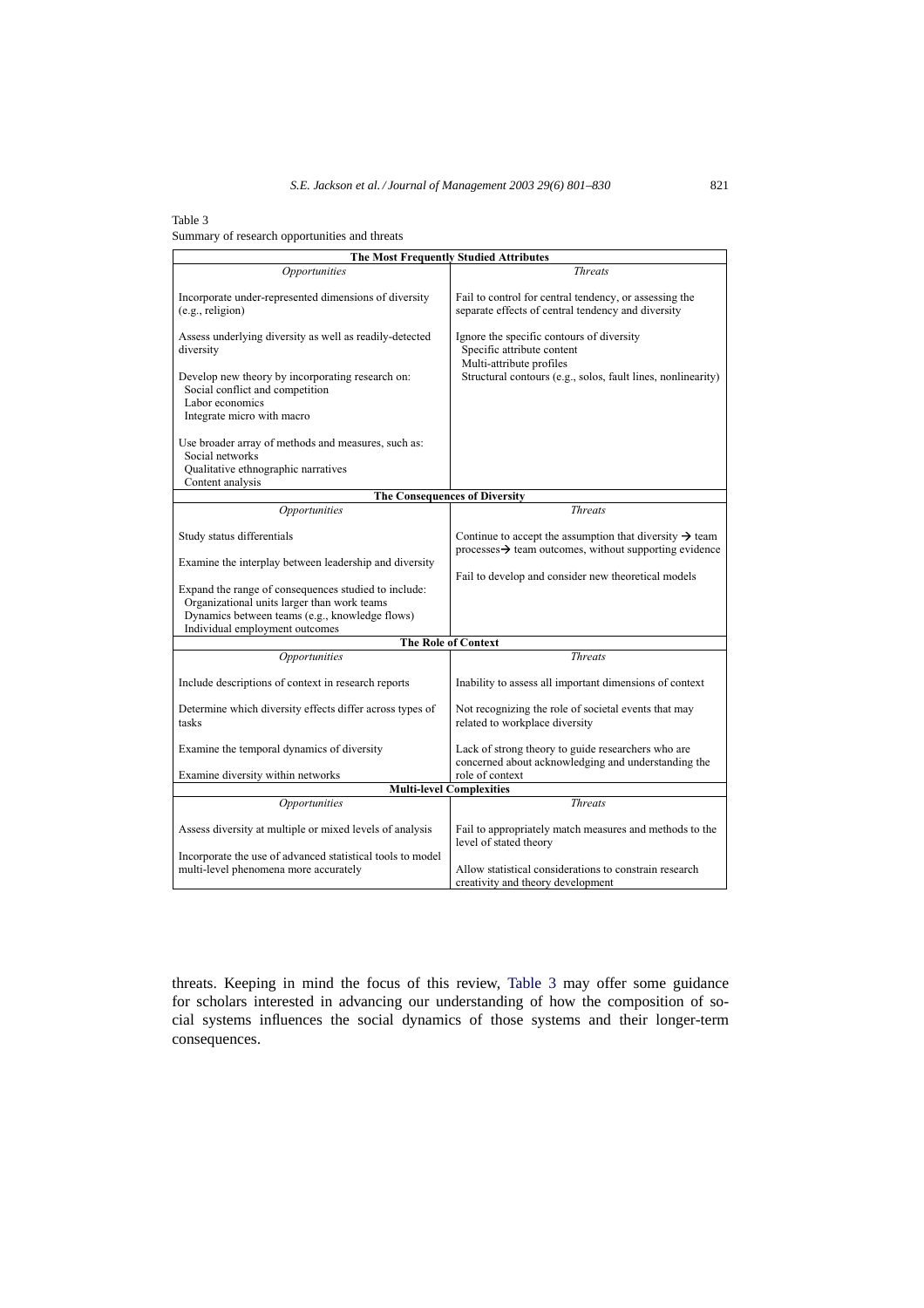# **Practical Implications**

Many organizations claim to support a variety of initiatives aimed at managing diversity effectively. Most recently, some of these initiatives have been relabeled as aiming to increase "inclusion" (e.g., [Gilbert & Ivancevich, 2000\)](#page-25-0). Research that evaluates the effectiveness of such initiatives remains scarce, however (see [Bezrukova & Jehn, 2001,](#page-23-0) for a review). When such research is conducted, successful initiatives are defined as those that reduce inequalities (e.g., in pay, turnover, and promotion) among demographically defined groups (see [Ragins, Townsend & Mattis, 1998\)](#page-27-0) and/or those that employees simply evaluate as useful. Seldom is the focus on improving the effectiveness of diverse teams. Thus, it is risky to make recommendations about the steps organizations should take to reduce potential negative consequences of team and organizational diversity, or leverage diversity to achieve positive outcomes. This caveat notwithstanding, there is no shortage of recommendations for how to improve diversity management. Among the many possible initiatives, many organizations begin (and sometimes end) with training interventions.

# *Training*

Employer surveys of training practices reveal that diversity training has mushroomed in the past decade. Fifteen years ago, it was absent from lists of the most common form of training being offered. Ten years ago, diversity training was being offered in an estimated 50% of large firms. Between 1992 and 1996, the percent of members of the American Management Association who reported having training as a formal component of the diversity management program rose from 46% to 50% ([AMA, 1995\).](#page-23-0) A 1995 survey of the 50 largest industrial firms in the U.S. reported that 70% had formal diversity management programs with training as a component and an additional 8% were developing such a program ([Lynch, 1997\).](#page-26-0) A more recent report found that 67% of employers surveyed conducted ethnicity or race related diversity training ([Sweeney, 2002\).](#page-28-0) In the aftermath of September 11th, a recent article reported that several companies were increasing their budgets for diversity training although exact figures were not reported ([Lee,](#page-26-0) [2002\).](#page-26-0)

How effective are these training programs? Based on a review of 20 empirical studies (many of them unpublished dissertations), [Bezrukova and Jehn \(2001\)](#page-23-0) concluded that such training can result in meaningful intercultural understanding, attitude change and even behavioral change. Perhaps if more research is conducted to understand how the design and context of diversity training influences program effectiveness (e.g., [Roberson,](#page-27-0) [Kulik & Pepper, 200](#page-27-0)1), diversity training will eventually be as useful as it is popular.

Regardless of the specific training content, organizations generally seem to favor training that targets individual attitudes and behavior. This approach may give too little weight to the powerful social dynamics that arise within natural work units, which increasingly emphasize teamwork. Future interventions might shift the focus of training from the individual to the team level. Training teams to manage and leverage their own diversity may prove more effective than training individuals.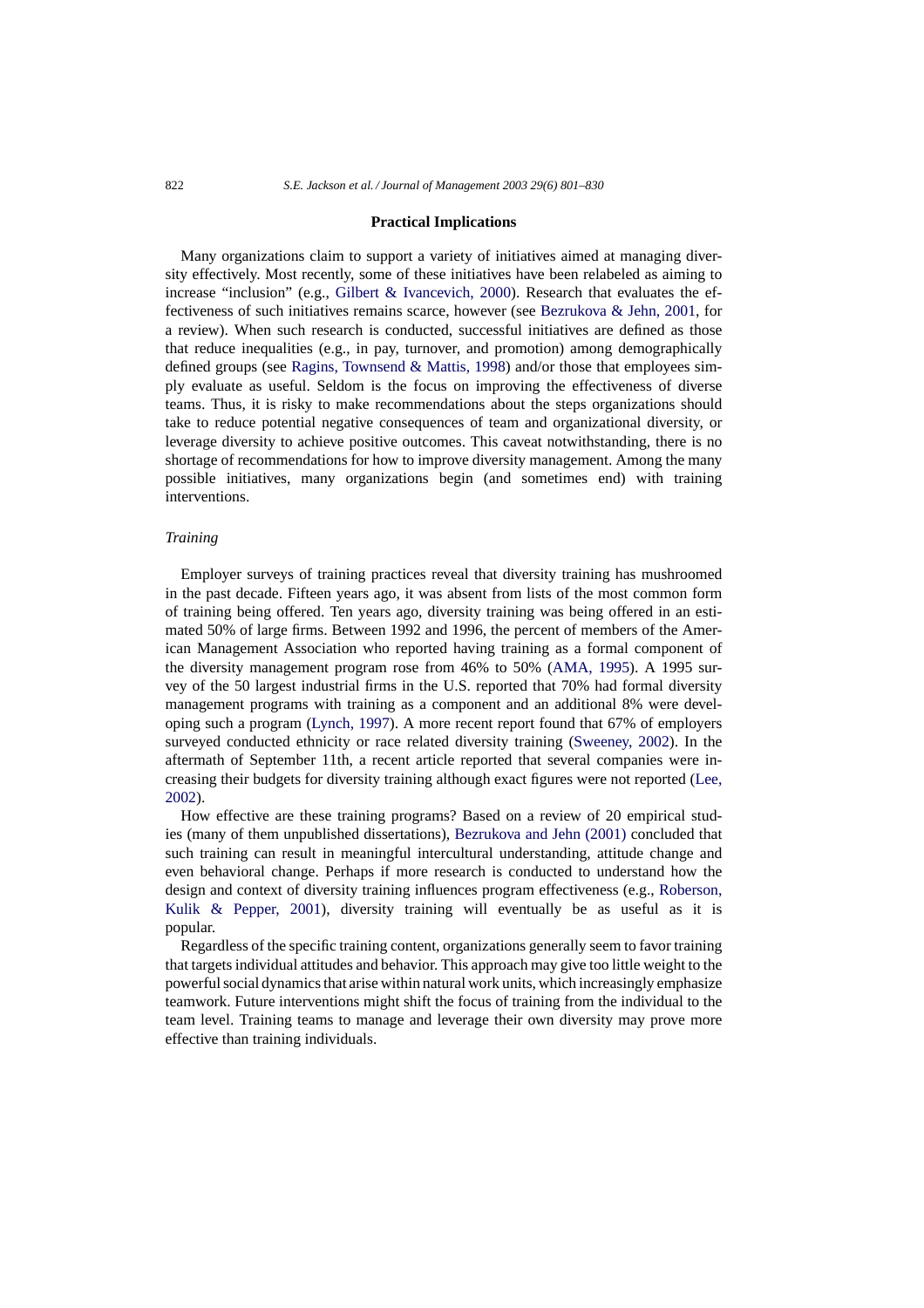#### *Systemic Change*

Targeted training efforts may be the most common form of diversity intervention adopted by organizations, but many organizations combine training with other diversity initiatives. The general consensus seems to be that managing diversity effectively often requires pervasive changes in organizational policies, practices and cultures. This viewpoint is consistent with the assumption that diversity dynamics are shaped by the organizational context. The objectives of such change efforts is to go beyond creating an organizational context characterized by structural integration and minimal institutional bias to achieving a context in which cultural differences are valued, intergroup conflict is minimized ([Cox, 1993\),](#page-24-0) and differences are used to facilitate learning new ways to work that lead to improved organizational performance ([Dass & Parker, 1999; Thomas & Ely, 1996\).](#page-24-0)

Compiling a list of the many specific actions adopted by benchmark organizations is one approach to developing a comprehensive blueprint for change. For example, based on intensive case studies of one "plural" and one "multi-cultural" organization, [Gilbert and](#page-25-0) [Ivancevich \(2000\)](#page-25-0) developed guidelines for change that integrated specific changes in human resource practices with suggestions for managing the change process. With the goal of understanding how to effectively manage the diversity present in cross-functional new product teams,[Jassawalla and Shaittal \(1999\)](#page-26-0) also conducted intensive case studies as a means to generating practical recommendations. These suggestions may also be appropriate for teams in which diversity is created due to differences in racio-ethnicity, sex, age, and so forth.

[Pettigrew \(1998\)](#page-27-0) used a very different approach to developing a blueprint for creating organizational change. Based on a comprehensive review of a large body of research conducted in a variety of settings, Pettigrew identified the conditions needed to reduce intergroup bias and its negative consequences, and described several processes that could be engaged to create these conditions. To the extent an organization's diversity initiatives support these processes, they will encourage the development of positive intergroup relations, employee commitment, and improved productivity (see also [Gaertner & colleagues, 2000\).](#page-25-0)

*Learning about the other group(s)* was one key process identified by Pettigrew. Inaccurate stereotypes resist change for a variety of reasons, but inaccurate stereotypes can be modified if people receive sufficient disconfirming evidence. Such learning is often the objective of diversity awareness training, so Pettigrew's analysis supports these initiatives.

*Behavioral change* is a second key process that is needed to promote positive intergroup relations. Engaging repeatedly in positive behavior with members of an outgroup can lead to long-term attitude change toward outgroup members. Thus, a recommendation is for organizations to design interventions to encourage repeated positive interactions with members of another group. Providing training in the behavioral competencies needed to work effectively in organizations characterized by diversity is one way to encourage people to engage in positive behavior toward outgroup members.

*Creating positive emotions associated with the outgroup* is a third key process identified by Pettigrew. For example, mentoring programs may encourage the development of intergroup friendships. The positive feelings associated with close friendships with members of an outgroup are likely to generalize to the entire group. The value of personal friendships may help explain the apparent success of informal mentoring programs (cf. [Friedman et al.,](#page-25-0) [1998; Thomas, 1999\).](#page-25-0)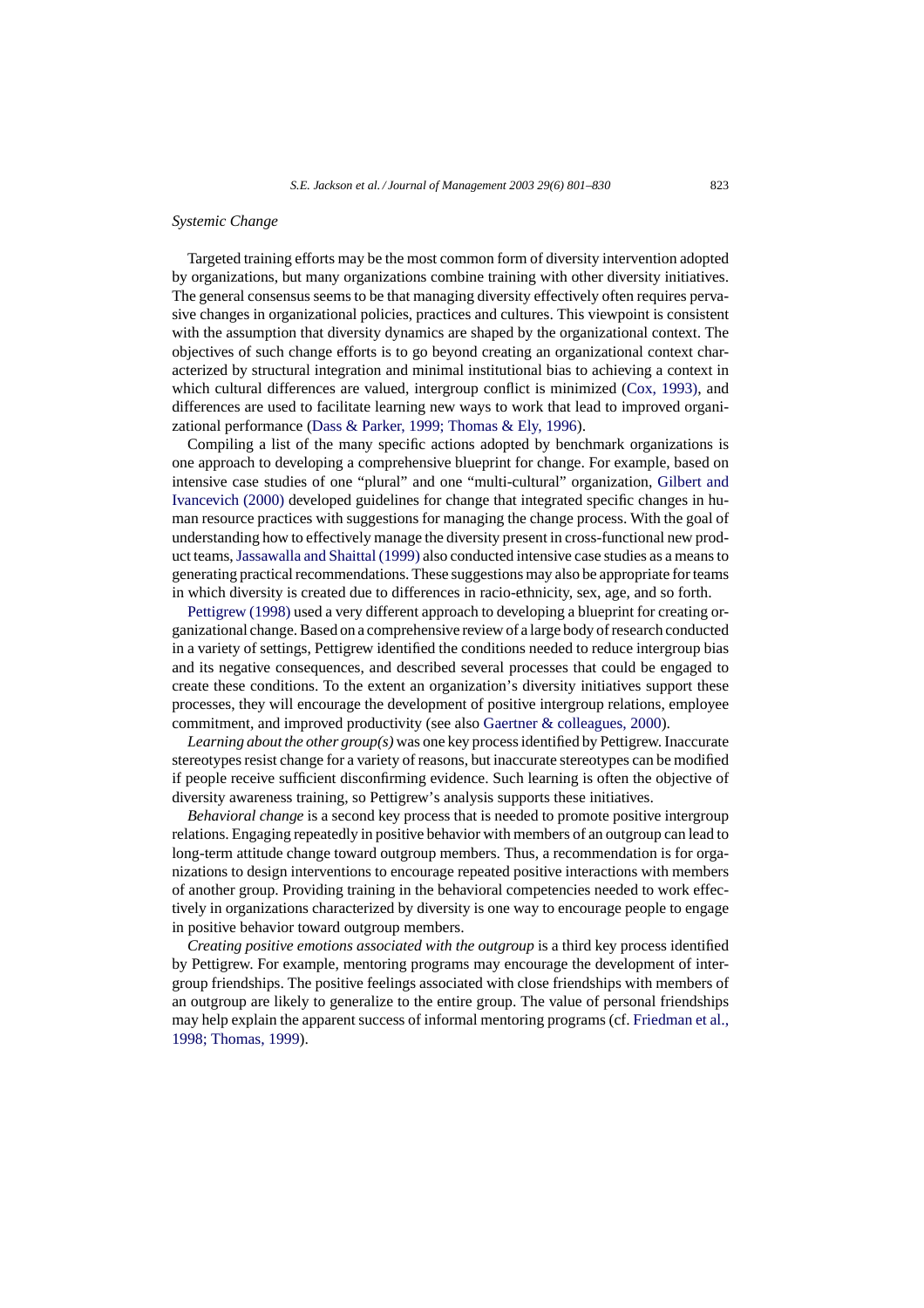<span id="page-23-0"></span>Pettigrew also argued that change is facilitated when *people gain new insight about their own ingroup* and come to understand that the ingroup's norms and customs represent one of many possible approaches. In other words, organizations should support true dialogue among the groups; awareness training, for example, should provide insights about oneself as well as about others.

Finally, in addition to creating conditions that encourage these four processes, Pettigrew noted that another necessary condition for positive intergroup relations is the *presence of social sanctions*. Results from a study of several hundred organizations were consistent with this principle. Diversity programs were reported to be more successful in organizations that required managers to attend training programs and tied compensation and other rewards for success in meeting goals for recruiting, hiring, developing, and promoting people from diverse backgrounds [\(Rynes & Rosen, 1995\).](#page-27-0)

In conclusion, it seems likely that active diversity management will be required in order for organizations to realize the potential benefits locked up within their diverse work forces. Research-based principles for achieving these benefits and minimizing potential losses have been offered. Some organizations are, undoubtedly, experimenting with practices that are consistent with these principles. Unfortunately, diversity researchers have not yet focused much attention on understanding how to create the changes that appear to be needed. By the end of this decade, perhaps another review of diversity research will yield useable suggestions for *how* to create the organizational conditions called for by Pettigrew's analysis.

#### **References**

- Alderfer, C. P. 1992. Changing race relations embedded in organizations: Report on a long-term project with the XYZ company. In S. E. Jackson (Ed.), *Diversity in the workplace: Human Resources Initiatives*. New York: Guilford.
- AMA. 1995. *AMA survey on managing cultural diversity*. New York: American Management Association.
- Ancona, D. G., & Caldwell, D. F. 1998. Rethinking team composition from the outside in. In D. Gruenfeld (Ed.), *Research on managing groups and teams*. Stamford, CT: JAI Press.
- Ashkanasy, N. M., Hartel, C. E. J., & Dass, C. S. 2002. Diversity and emotion: The new frontiers in organizational behavior research. *Journal of Management*, 28: 307–338.
- Barrick, M., Stewart, G., Neubert, M., & Mount, M. 1998. Relating member ability and personality to work-team processes and team effectiveness. *Journal of Applied Psychology*, 83(3): 377–391.
- Barsade, S., Ward, A., Turner, J., & Sonnenfeld, J. 2000. To your heart's content: A model of affective diversity in top management teams. *Administrative Science Quarterly*, 45: 802–836.
- Baugh, S., & Graen, G. 1997. Effects of team gender and racial composition on perceptions of team performance in cross-functional teams. *Group* & *Organization Management*, 22: 366–384.
- Bedeian, A. G., & Mossholder, K. W. 2000. On the use of the coefficient of variation as a measure of diversity. *Organizational Research Methods*, 3: 285–297.
- Bell, E. L. J., & Nkomo, S. M. 2001. *Our separate ways: Black and white women and the struggle for professional identity*. Boston, MA: Harvard Business School Press.
- Bezrukova, K., & Jehn, K. A. 2001. The effects of diversity training programs. Unpublished manuscript, Solomon Asch Center for the Study of Ethnopolitical Conflict, University of Pennsylvania, Philadelphia.

Blau, F. 1977. *Equal pay in the office*. Lexington: MA. Lexington Books.

Boeker, W. 1997. Strategic change: The influence of managerial characteristics and organizational growth.*Academy of Management Journal*, 40: 152–170.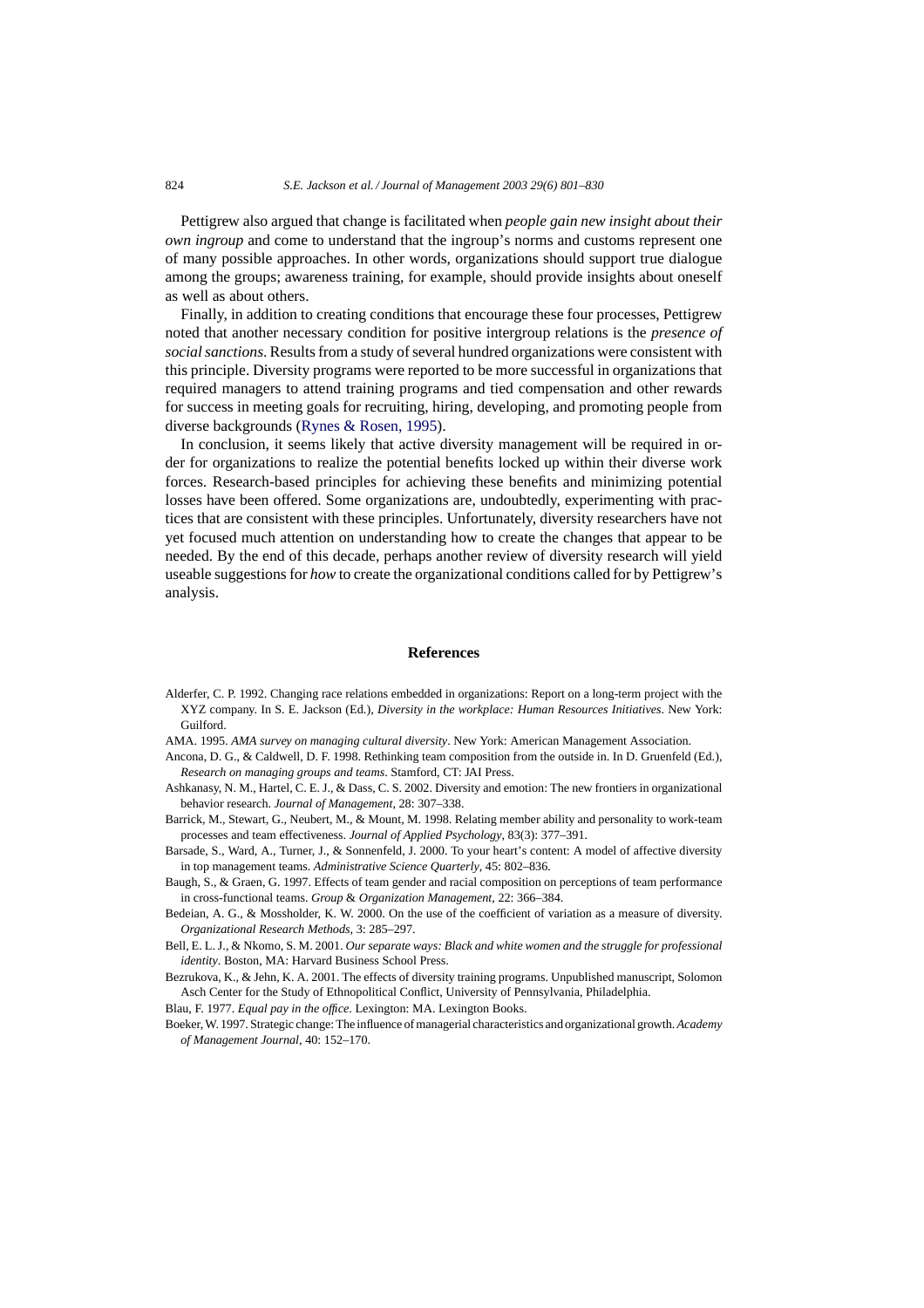- <span id="page-24-0"></span>Brewer, M. B. 1995. Managing diversity: The role of social identities. In S. E. Jackson & M. Ruderman (Eds.), *Diversity in work teams: Research paradigms for a changing workplace*: 47–68. Washington, DC: American Psychological Association.
- Brief, A. P., & Barsky, A. 2000. Establishing a climate for diversity: The inhibition of prejudiced reactions in the workplace. In G. Ferris (Ed.), *Research in personnel and human resources management*: Vol. 19, 91–129. New York: Elsevier.
- Bunderson, J. S., & Sutcliffe, K. M. 2002. Comparing alternative conceptualizations of functional diversity in management teams: Process and performance effects. *Academy of Management Journal*, 45: 875–893.
- Burkard, A. W., Boticki, M. A., & Madson, M. B. 2002. Workplace discrimination, prejudice, and diversity measurement: A review of instrumentation. *Journal of Career Assessment*, 10: 343–361.
- Carpenter, M. 2002. The implications of strategy and social context for the relationship between top management team heterogeneity and firm performance. *Strategic Management Journal*, 23: 275–284.
- Carroll, G. R., & Harrison, J. R. 1998. Organizational demography and culture: Insights from a formal model and simulation. *Administrative Science Quarterly*, 43: 637–667.
- Chattopadhyay, P., Glick, W. H., Miller, C. C., & Huber, G. P. 1997. Determinants of executive beliefs: Comparing functional conditioning and social influence. *Strategic Management Journal*, 20: 763–789.
- Chatman, J. A., & Flynn, F. J. 2001. The influence of demographic heterogeneity on the emergence and consequences of cooperative norms in work teams. *Academy of Management Journal*, 44: 956–974.
- Chatman, J. A., Polzer, J. T., Barsade, S. G., & Neale, M. A. 1998. Being different yet feeling similar: The influence of demographic composition and organizational culture on work processes and outcomes. *Administrative Science Quarterly*, 43: 749–780.
- Clark, M. A., Anand, V., & Roberson, L. 2000. Resolving meaning: Interpretation in diverse decision-making groups. *Group Dynamics: Theory Research and Practice*, 4: 211–221.
- Cohen, L. E., Broschuk, & Haveman, H. A. 1998. And then there were more? The effect of organizational sex composition on the hiring and promotion of managers. *American Sociological Review*, 63: 711–727.
- Cox, T., Jr. 1993. *Cultural diversity in organizations: Theory, research* & *practice*. San Francisco: Berrett-Koehler.
- Cox, T., Jr., & Tung, R. L. 1997. The multicultural organization revisited. In C. L. Cooper & S. E. Jackson (Eds.), *Creating tomorrow's organizations*. New York: Wiley.
- Dass, P., & Parker, B. 1999. Strategies for managing human resource diversity: From resistance to learning. *Academy of Management Executive*, 13: 68–80.
- De Vries, S., & Pettigrew, T. F. 1998. Effects of ethnic diversity: The position of minority workers in two Dutch organizations. *Journal of Applied Social Psychology*, 28: 1503–1530.
- Earley, P. C., & Mosakowski, E. M. 2000. Creating hybrid team cultures: An empirical test of international team functioning. *Academy of Management Journal*, 43: 26–49.
- Eby, L. T., & Dobbins, G. H. 1997. Collectivistic orientation in teams: An individual and group-level analysis. *Journal of Organizational Behavior*, 18: 275–295.
- Elron, E. 1997. Top management teams within multinational corporations: Effects of cultural heterogeneity. *Leadership Quarterly*, 8: 393–412.
- Elsass, P. M., & Graves, L. M. 1997. Demographic diversity in decision-making groups: The experiences of women and people of color. *Academy of Management Review*, 22: 946–973.
- Ely, R. J., & Thomas, D. A. 2001. Cultural diversity at work: The effects of diversity perspectives on work group processes and outcomes. *Administrative Science Quarterly*, 46: 229–273.
- Fenwick, G. D., & Neal, D. J. 2001. Effect of Gender Composition on Group Performance. *Work* & *Organization*, 8: 205–225.
- Fields, D. L., & Blum, T. C. 1997. Employee satisfaction in work groups with different gender composition. *Journal of Organizational Behavior*, 18: 181–196.
- Finkelstein, S., & Hambrick, D. C. 1996. *Strategic leadership: Top executives and their effects on organizations*. St. Paul, MN: West.
- Fiske, S. 1993. Social cognition and social perception. In M. R. Rozenwig & L. W. Porter (Eds.), *Annual Review of Psychology*, 44: 155–194. Palo Alto, CA: Annual Reviews Inc.
- Frable, D. E. S. 1997. Gender, racial, ethnic, sexual, and class identities. *Annual Review of Psychology*, 48: 139–162.
- Frey, L. R. 2000. Diversifying our understanding of diversity and communication in groups: Dialoguing with Clark, Anand and Roberson. *Group Dynamics: Theory, Research and Practice*, 4: 222–229.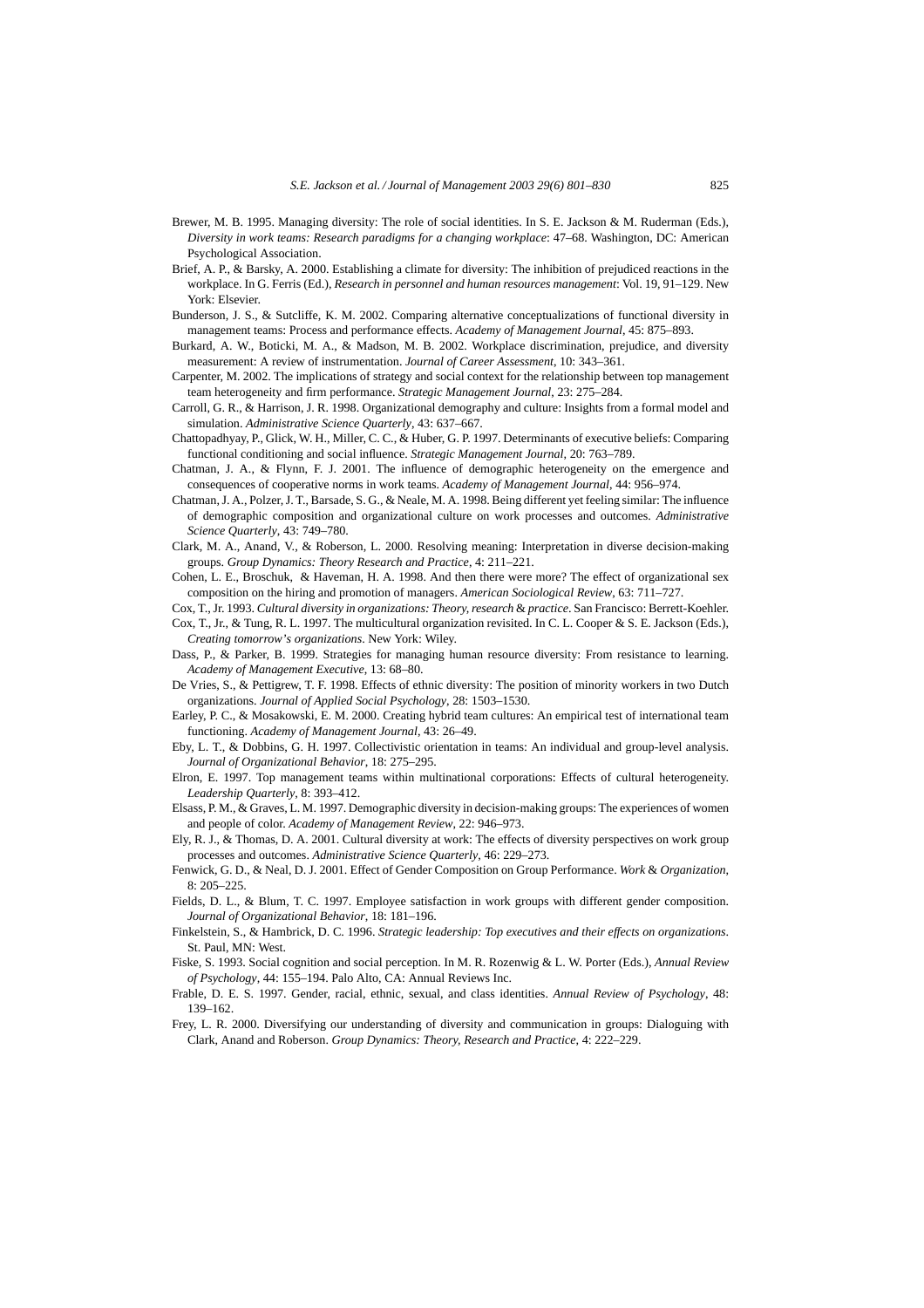- <span id="page-25-0"></span>Friedman, R. A. 1996. Defining the scope and logic of minority and female network groups: Can separation enhance integration? *Research in Personnel and Human Resource Management*, 14: 307–349.
- Friedman, R. A., & Krackhardt, D. 1997. Social capital and career mobility: A structural theory of lower returns to education for Asian employees. *Journal of Applied Behavioral Science*, 33: 316–334.
- Friedman, R. A., Kane, M., & Cornfield, D. R. 1998. Social support and career optimism: Examining the effectiveness of network groups among black managers. *Human Relations*, 51: 1155–1177.
- Gaertner, S. L., Dovidio, J. F., Banker, B. S., Houlette, M., Johnson, K. M., & McGlynn, E. A. 2000. Reducing intergroup conflict: From superordinate goals to decategorization, recategorization, and mutual differentiation. *Group Dynamics: Theory, Research and Practice*, 4: 98–114.
- Gilbert, J. A., & Ivancevich, J. M. 2000. Valuing diversity: A tale of two organizations. *Academy of Management Executive*, 14: 93–105.
- Goll, I., Sambharya, R. B., & Tucci, L. A. 2001. Top management team composition, corporate ideology, and firm performance. *Management International Review*, 41: 109–129.
- Gomez, C., Kirkman, B. L., & Shapiro, D. L. 2000. The impact of collectivism and in-group/out-group membership on the evaluation generosity of team members. *Academy of Management Journal*, 43: 1097–1106.
- Hackman, J. R. 1999. Thinking differently about context. In R. Wageman (Ed.), *Research on managing groups and teams: Groups in context*: 233–247. Stamford, CT: JAI Press.
- Hambrick, D. C., & Mason, P. A. 1984. Upper eschelons: The organization as a reflection of its top managers. *Academy of Management Review*, 9: 193–206.
- Hambrick, D. C., Li, J., Xin, K., & Tsui, A. S. 2001. Compositional gaps and downward spirals international joint venture management groups. *Strategic Management Journal*, 22: 1033–1053.
- Haythorn, W. W. 1968. The composition of groups: A review of the literature. *Acta Psychologica*, 28: 97–128.
- Hoffman, L. R. 1959. Homogeneity and member personality and its effect on group problem solving. *Journal of Abnormal Social Psychology*, 58: 27–32.
- Harrison, D. A., Price, K. H., & Bell, M. P. 1998. Beyond relational demography: Time and the effects of surface and deep-level diversity on work group cohesion. *Academy of Management Journal*, 41: 96–107.
- Harrison, D., Price, K., Gavin, J., & Florey, A. 2002. Time, teams, and task performance: Changing effects of surface and deep-level diversity on group functioning. *Academy of Management Journal*, 45: 1029–1045.
- Heilman, M. E., McCullough, W. F., & Gilbert, D. 1996. The other side of affirmative action: Reactions of nonbeneficiaries to sex-based preferential selection. *Journal of Applied Psychology*, 81: 346–357.
- Hofmann, D., Griffin, M., & Gavin, M. 2000. The application of hierarchical linear modeling to organizational research. In K. Klein & S. Kozlowski (Eds.), *Multilevel theory, research, and methods in organizations*: 423–468. San Francisco: Jossey-Bass.
- Hopkins, W. E., & Hopkins, S. A. 2002. Effects of cultural recomposition on group interaction processes. *Academy of Management Review*, 27: 541–553.
- Hultin, M., & Szulkin, R. 1999. Wages and unequal access to organizational power: An empirical test of gender discrimination. *Administrative Science Quarterly*, 44: 453–471.
- Jackson, S. E. 1992a. Consequences of group composition for the interpersonal dynamics of strategic issue processing. In P. Shrivastava, A. Huff, & J. Dutton (Eds.), *Advances in Strategic Management*, 8: 345–382.
- Jackson, S. E. 1992b. Team composition in organizational settings: Issues in managing an increasingly diverse work force. In S. Worchel, W. Wood, & J. A. Simpson (Eds.), *Group process and productivity*: 138–141. Newbury Park, CA: Sage.
- Jackson, S. E., Stone, V. K., & Alvarez, E. B. 1993. Socialization amidst diversity: Impact of demographics on work team oldtimers and newcomers. *Research in Organizational Behavior*, 15: 45–111.
- Jackson, S. E., & Erhardt, N. L. in press. Building social connections to gain the knowledge advantage. In M. Goldsmith & E. Morris (Eds.), *Ideas on the move.*
- Jackson, S. E., & Joshi, A. 2001. Research on domestic and international diversity in organizations: A merger that works? In N. Anderson, D. Ones, H. Sinangil, & C. Visweswaran (Eds.), *Handbook of work and organizational psychology*: 206–231. London: Sage.
- Jackson, S. E., & Joshi, A. 2003. Diversity in social context: A multi-attribute, multi-level analysis of team diversity and performance in a sales organization. Unpublished manuscript, Rutgers University, New Brunswick, NJ.
- Jackson, S. E., & Schuler, R. S. 2003. Diversity in cross-border alliances. In D. Tjosvold & K. Leung (Eds.), *Cross cultural foundations: Traditions for managing in a global world*.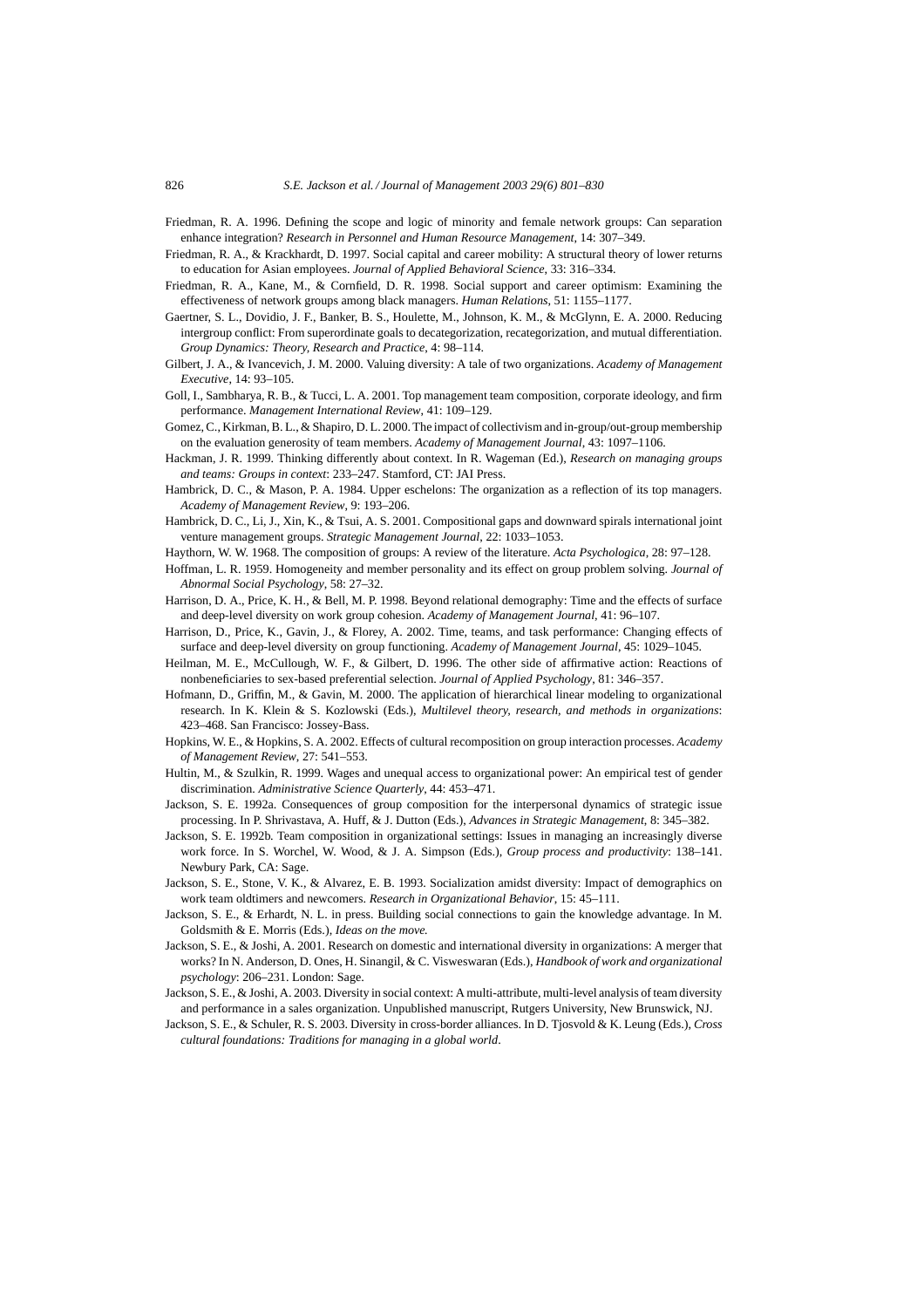- <span id="page-26-0"></span>Jackson, S. E., May, K. E., & Whitney, K. 1995. Under the dynamics of diversity in decision-making teams. In R. A. Guzzo & E. Salas (Eds.), *Team effectiveness and decision making in organizations*: 204–261. San Francisco: Jossey-Bass.
- Jackson, S. E., Stone, V. K., & Alvarez, E. B. 1993. Socialization amidst diversity: The impact of demographics on work team oldtimers and newcomers. In L. L. Cummings & B. M. Staw (Eds.), *Research in Organizational Behavior*, 15: 45–109. Greenwich, CT: JAI Press.
- Jassowalla, A. R., & Sashittal, H. C. 1999. Building collaborative cross-functional new product teams. *Academy of Management Executive*, 13(3): 50–63.
- Jehn K. A., & Bezrukova, K. 2003. A field study of group diversity, group context, and performance. Unpublished manuscript, The Wharton School, University of Pennsylvania, Philadelphia.
- Jehn, K. A., & Mannix, E. A. 2001. The dynamic nature of conflict: A longitudinal study of intragroup conflict and group performance. *Academy of Management Journal*, 44: 238–251.
- Jehn, K. A., Northcraft, G. B., & Neale, M. A. 1999. Why differences make a difference: A field study in diversity, conflict, and performance in workgroups. *Administrative Science Quarterly*, 44: 741–763.
- Joshi, A. 2002. *How does context mater? Examining the process and performance outcomes of work team heterogeneity*. A dissertation submitted to the Graduate School-New Brunswick, Rutgers University, New Jersey.
- Joshi, A., & Jackson, S. E. 2003. Managing workforce diversity to enhance cooperation in organizations. In M. A. West, D. Tjosvold, & K. Smith (Eds.), *International handbook of organizational teamwork and cooperative working*: 277–296. New York: Wiley.
- Kilduff, M., Angelmar, R., & Mehra, A. 2000. Top management-team diversity and firm performance: Examining the role of cognitions. *Organization Science*, 11: 21–34.
- Kirkman, B. L., & Shapiro, D. L. 2001. The impact of cultural values on job satisfaction and organizational commitment in self-managing work teams: The mediating role of employee resistance.*Academy of Management Journal*, 44: 557–570.
- Kirkman, B. L., Tesluk, P. E., & Rosen, B. 2001. The impact of race heterogeneity and team leader-team member demographic fit on team empowerment and effectiveness. In Paper presented at the 15th annual meeting of the Society for Industrial and Organizational Psychology, New Orleans.
- Klein, K., & Kozlowski, S. 2000a. From micro to meso: Critical steps in conceptualizing and conducting multilevel research. *Organizational Research Methods*, 3: 211–236.
- Klein, K., & Kozlowski, S. 2000b. *Multilevel theory, research, and methods in organizations*. San Francisco: Jossey-Bass.
- Kling, K. C., Hyde, J. S., Showers, C. J., & Buswell, B. N. 1999. Gender differences in self-esteem: A meta-analysis. *Psychological Bulletin*, 125: 470–500.
- Konrad, A. M., Ritchie, J. E., Jr., Lieb, P., & Corrigall, E. 2000. Sex differences and similarities in job attribute preferences: A meta-analysis. *Psychological Bulletin*, 126: 593–641.
- Krishnan, H. A., Miller, A., & Judge, W. Q. 1997. Diversification and top management team complementarity: Is performance improved by merging similar or dissimilar teams? *Strategic Management Journal*, 18: 361–375.
- Lau, D. C., & Murnighan, J. K. 1998. Demographic diversity and faultlines: The compositional dynamics of organizational groups. *Academy of Management Review*, 23: 325–340.
- Lawrence, B. S. 1997. The black box of organizational demography. *Organizational Science*, 8: 1–22.
- Lee, M. D. 2002. Post-9/11 training. *Training* & *Development*, 56(9): 32–35.
- Leonard, J. S., Levine, D. I., & Joshi, A. 2003. Do birds of a feather shop together? The effect on performance of employees' similarity with one another and with customers. Unpublished manuscript, University of California, Berkeley, CA.
- Levesque, L. L., Wilson, J. M., & Wholey, D. R. 2001. Cognitive divergence and shared mental models in software development project teams. *Journal of Organizational Behavior*, 22: 135–144.
- Levine, J. M., & Moreland, R. L. 1990. Progress in small group research. *Annual Review of Psychology*, 41: 585–634.
- Li, J., Xin, K., & Pillutla, M. 2002. Multi-cultural leadership teams and organizational identification processes in international joint ventures. *International Journal of Human Resource Management*, 13: 320–337.
- Linnehan, F., & Konrad, A. M. 1999. Diluting diversity: Implications for intergroup inequality in organizations. *Journal of Management Inquiry*, 8: 399–414.
- Lynch, F. 1997. *The diversity machine: The drive to change the "White Male" workplace*. New York: Doubleday.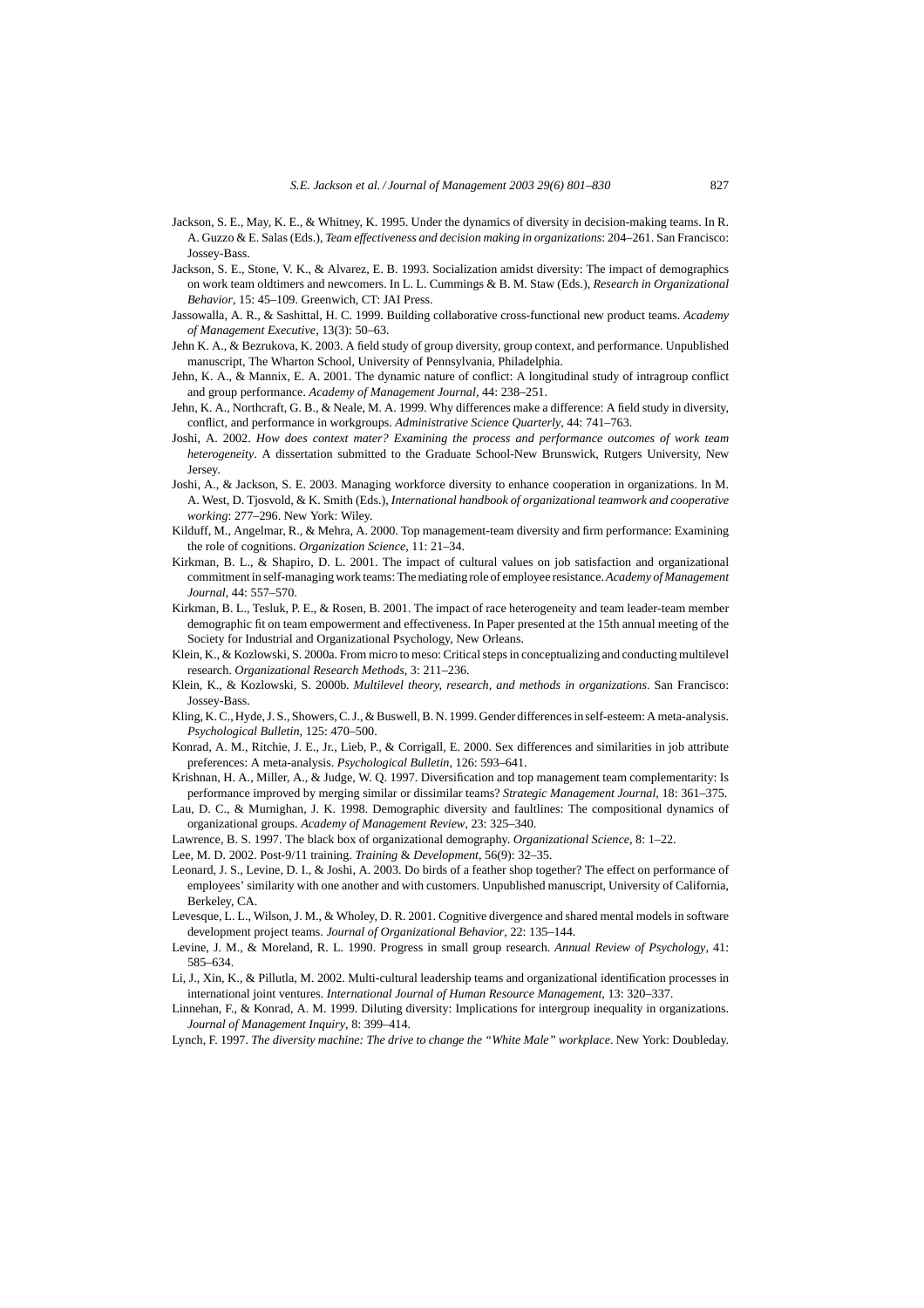- <span id="page-27-0"></span>Marks, M. A., Mathieu, J. E., & Zaccaro, S. J. 2001. A temporally based framework and taxonomy of team processes. *Academy of Management Review*, 26: 356–376.
- Milliken, F. J., & Martins, L. L. 1996. Searching for common threads: Understanding the multiple effects of diversity in organizational groups. *Academy of Management Review*, 21: 402–433.
- Moynihan, L. M., & Peterson, R. S. 2001. A contingency configurational approach to understanding the role of personality in organizational groups. In B. N. Staw & R. I. Sutton (Eds.), *Research in Organizational Behavior*, 23: 327–378.
- Neuman, G. A., Wagner, S. H., & Christiansen, N. D. 1999. The relationship between work-team personality composition and the job performance of teams. *Group* & *Organization Management*, 24: 28–39.
- Northcraft, G., Polzer, J., Neale, M., & Kramer, R. 1995. Diversity, social identity, and performance: Emergent social dynamics in cross-functional teams. In S. E. Jackson & M. Ruderman (Eds.), *Diversity in work teams: Research paradigms for a changing workplace*: 69–96*.* Washington, DC: American Psychological Association.
- Ofori-Dankwa, J. C., & Julian, S. D. 2002. Toward diversity and similarity curves: Implications for theory. *Human Relations*, 55: 199–224.
- Pazy, A., & Oron, I. 2001. Sex proportion and performance evaluation among high-ranking military officers. *Journal of Organizational Behavior*, 22: 689–702.
- Pelled, L. H., & Xin, K. R. 1997. Birds of a feather: Leader-member demographic similarity and organizational attachment in Mexico. *Leadership Quarterly*, 8: 433.
- Pelled, L. H., Eisenhardt, K. M., & Xin, K. R. 1999. Exploring the black box: An analysis of work group diversity, conflict, and performance. *Administrative Science Quarterly*, 44: 1–28.
- Pettigrew, T. F. 1998. Intergroup contact theory. *Annual Review of Psychology*, 49: 65–85.
- Pfeffer, J. 1983. Organizational demography. *Research in Organizational Behavior*, 5: 299–357.
- Pitcher, P., & Smith, A. D. 2000. Top management team heterogeneity: Personality, power, and proxies. *Organization Science*, 12: 1–18.
- Polzer, J. T., L, P., & Swann, W. B., Jr. 2002. Capitalizing on diversity: Interpersonal congruence in small work groups. *Administrative Science Quarterly*, 47: 296–324.
- Powell, G. N., & Butterfield, D. A. 2002. Exploring the influence of decision makers' race and gender on actual promotions to top management. *Personnel Psychology*, 55: 397–428.
- Priem, R. L., Lyon, D. W., & Dess, G. G. 1999. Inherent limitations of demographic proxies in top management team heterogeneity research. *Journal of Management*, 25: 935–954.
- Ragins, B. R., Townsend, B., & Mattis, M. 1998. Gender gap in the executive suite: CEOs and female executives report on breaking the glass ceiling. *Academy of Management Executive*, 21(1): 28–42.
- Randel, A. E. 2002. Identity salience: A moderator of the relationship between group gender composition and work group conflict. *Journal of Organizational Behavior*, 23: 749–766.
- Reagans, R., & Zuckerman, E. W. 2001. Networks, diversity, and productivity: The social capital of R&D teams. *Organization Science*, 12: 502–517.
- Rentsch, J. R., & Klimoski, R. J. 2001. Why do 'great minds' think alike? Antecedents of team member schema agreement. *Journal of Organizational Behavior*, 22: 107–122.
- Reskin, B. F., McBrier, & Kmec, J. A. 1999. The determinants and consequences of workplace sex and race composition. *Annual Review of Sociology*, 25: 335–362.
- Richard, O. C. 2000. Racial diversity, business strategy, and firm performance: A resource-based view. *Academy of Management Journal*, 43: 164–177.
- Riordan, C. M. 2000. Relational demography within groups: Past developments, contradictions, and new directions. *Research in Personnel and Human Resource Management*, 19: 131–174.
- Roberson, L., & Block, C. J. 2001. Racioethnicity and job performance: A review and critique of theoretical perspectives on the causes of group differences. In B. M. Staw and R. I. Sutton (Eds.),*Research in Organizational Behavior*, 23: 247–325.
- Roberson, L., Kulik, C. T., & Pepper, M. B. 2001. Designing effective diversity training: Influence of group composition and trainee experience. *Journal of Organizational Behavior*, 22: 871–885.
- Rousseau, D. M., & Fried, Y. 2001. Location, location, location: Contextualizing organizational research. *Journal of Organizational Behavior*, 22: 1–13.
- Ruef, M. 2002. A structural event approach to the analysis of group composition. *Social Networks*, 24: 135–160.
- Rynes, S. L., & Rosen, B. 1995. A field study of factors affecting the adoption and perceived success of diversity training. *Personnel Psychology*, 28: 247–270.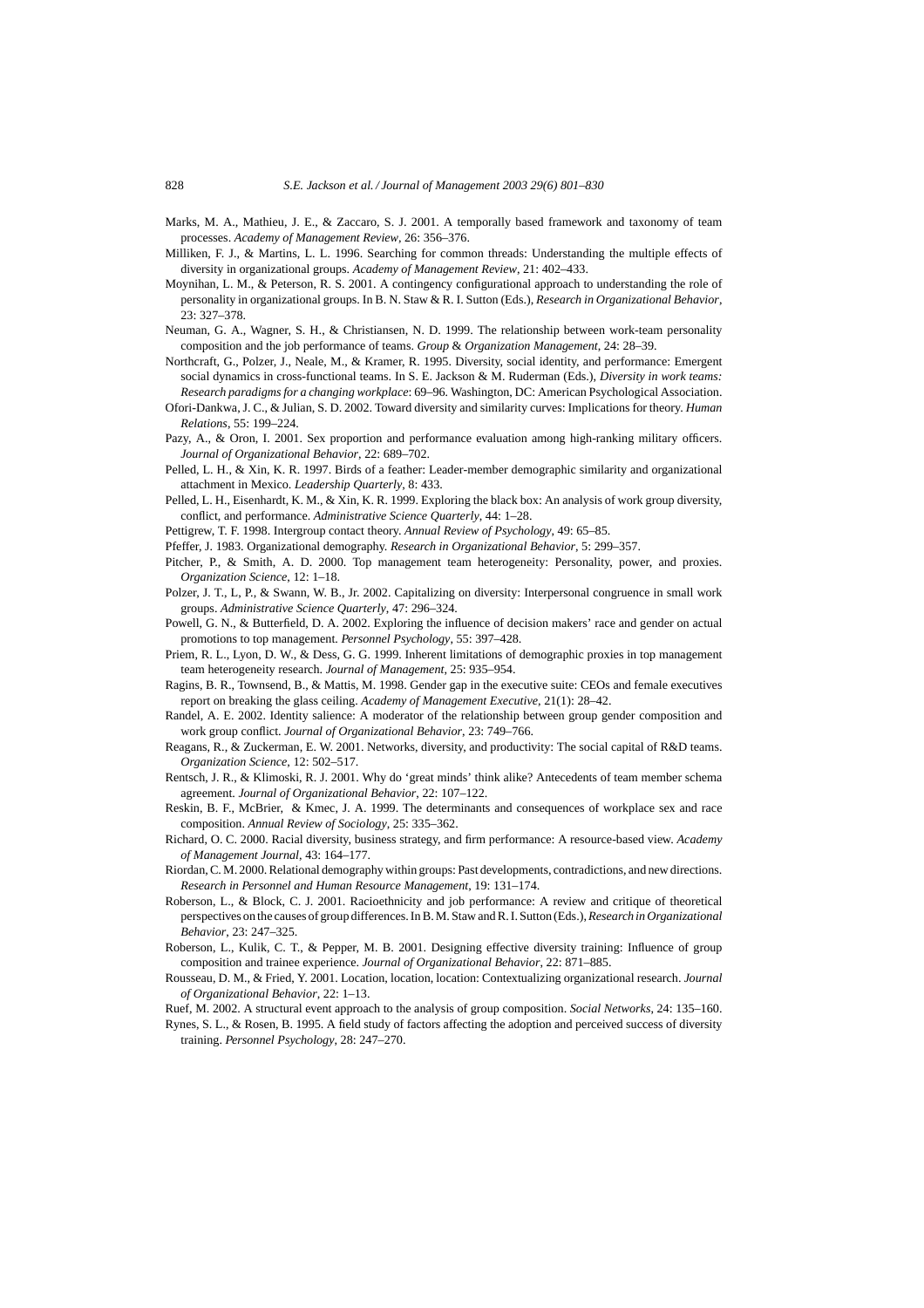- <span id="page-28-0"></span>Schuler, R. S., Jackson, S. E., & Lau, Y. 2003. *Managing human resources in cross-border alliances*. London: Taylor & Francis.
- Shaw, J. B., & Barrett-Power, E. 1998. The effects of diversity on small work group processes and performance. *Human Relations*, 51: 1307–1325.
- Simons, T., Pelled, L. H., & Smith, K. A. 1999. Making use of difference: Diversity, debate, and decision comprehensiveness in top management teams. *Academy of Management Journal*, 42: 662–673.

Sweeney, T. 2002. Diversity efforts. *Credit Union Management*, 25(8): 50.

- Thomas, D. A. 1999. Beyond the simple demography-power hypotheses: How blacks in power influence white-mentor—black protégé developmental relationships. In A. J. Murrell, F. J. Crosby, & R. J. Ely (Eds.), *Developmental relationships within multicultural organizations*: 157–170. Mahwah, NJ: Lawrence Erlbaum.
- Thomas, D. A., & Ely, R. D. 2001. Cultural diversity at work: The effects of diversity perspectives on work group processes and outcomes. *Administrative Science Quarterly*, 46: 229–273.
- Thomas, D. A., & Ely, R. D. 1996. Making differences matter: A new paradigm for managing diversity. *Harvard Business Review*, September/October: 79–90.
- Timmerman, T. A. 2000. Racial diversity, age diversity, interdependence, and team performance. *Small Group Research*, 31: 592–606.
- Tjosvold, D., Hui, C., Ding, D. Z., & Hu, J. 2003. Conflict values and team relationships: Conflict's contribution to team effectiveness and citizenship in China. *Journal of Organizational Behavior*, 42: 69–88.
- Tolbert, P., Andrews, A., & Simons, T. 1995. The effects of group proportions on group dynamics. In S. E. Jackson & M. Ruderman (Eds.), *Diversity in work teams: Research paradigms for a changing workplace*: 131–159. Washington, DC: American Psychological Association.
- Townsend, A. M., & Scott, K. D. 2001. Team racial composition, member attitudes, and performance: A field study. *Industrial Relations*, 40: 317–337.
- Triandis, H. C. 1995. The importance of context in studies of diversity. In S. E. Jackson & M. N. Ruderman (Eds.), *Diversity in work teams: Research paradigms for a changing workplace*: 225–234. Washington, DC: American Psychological Association.
- Tsui, A. S., & Gutek, B. A. 1999. *Demographic differences in organizations*. Lanham, MD: Lexington Books.
- Tsui, A. S., Egan, T. D., & O'Reilly, C. A. 1992. Being different: Relational demography and organizational attachment. *Administrative Science Quarterly*, 37: 549–579.
- Tsui, A., Xin, K., & Egan, T. D. 1995. Relational demography: The missing link in vertical dyadic linkage. In S. E. Jackson & M. N. Ruderman (Eds.), *Diversity in work teams: Research paradigms for a changing workplace*: 97–129. Washington: American Psychological Association.
- Turner, J. C., & Haslam, S. A. 2001. Social identity, organizations, and leadership. In M. E. Turner (Ed.), *Groups at work: Theory and research*: 25–65. Mahwah, NJ: Lawrence Erlbaum.
- Vecchio, R. P., & Bullis, R. C. 2001. Moderators of the influence of supervisor-subordinate similarity on subordinate outcomes. *Journal of Applied Psychology*, 86: 884–896.
- Watson, W. E., Johnson, L., & Merritt, D. 1998. Team orientation, self-orientation, and diversity in task groups: Their connection to team performance over time. *Group* & *Organization Management*, 23: 161–189.
- Webber, S. S., & Donahue, L. M. 2001. Impact of highly and less job-related diversity on work group cohesion and performance: A meta-analysis. *Journal of Management*, 27: 141–162.
- West, M. A. 2002. Sparkling fountains or stagnant ponds: An integrative model of creativity and innovation implementation in work groups. *Applied Psychology: An International Review*, 51: 355–424.
- West, C. T., Jr., & Schwenk, C. R. 1996. Top management team strategic concensus, demographic homogeneity and firm performance. *Strategic Management Journal*, 17: 571–576.
- Westphas, J. D., & Milton, L. P. 2000. How experience and network ties affect the influence of demographic minorities on corporate boards. *Administrative Science Quarterly*, 45: 366–398.
- Williams, K. Y., & O'Reilly, C.A., III. 1998. Demography and diversity in organizations: A review of 40 years of research. In B. M. Staw & L. L. Cummings (Eds.), *Research in Organizational Behavior*, 20: 77–140. Greenwich, CT: JAI Press.

**Susan E. Jackson** is Professor or Human Resource Management and Director for the Doctoral Program in Industrial Relations and Human Resources, School of Management and